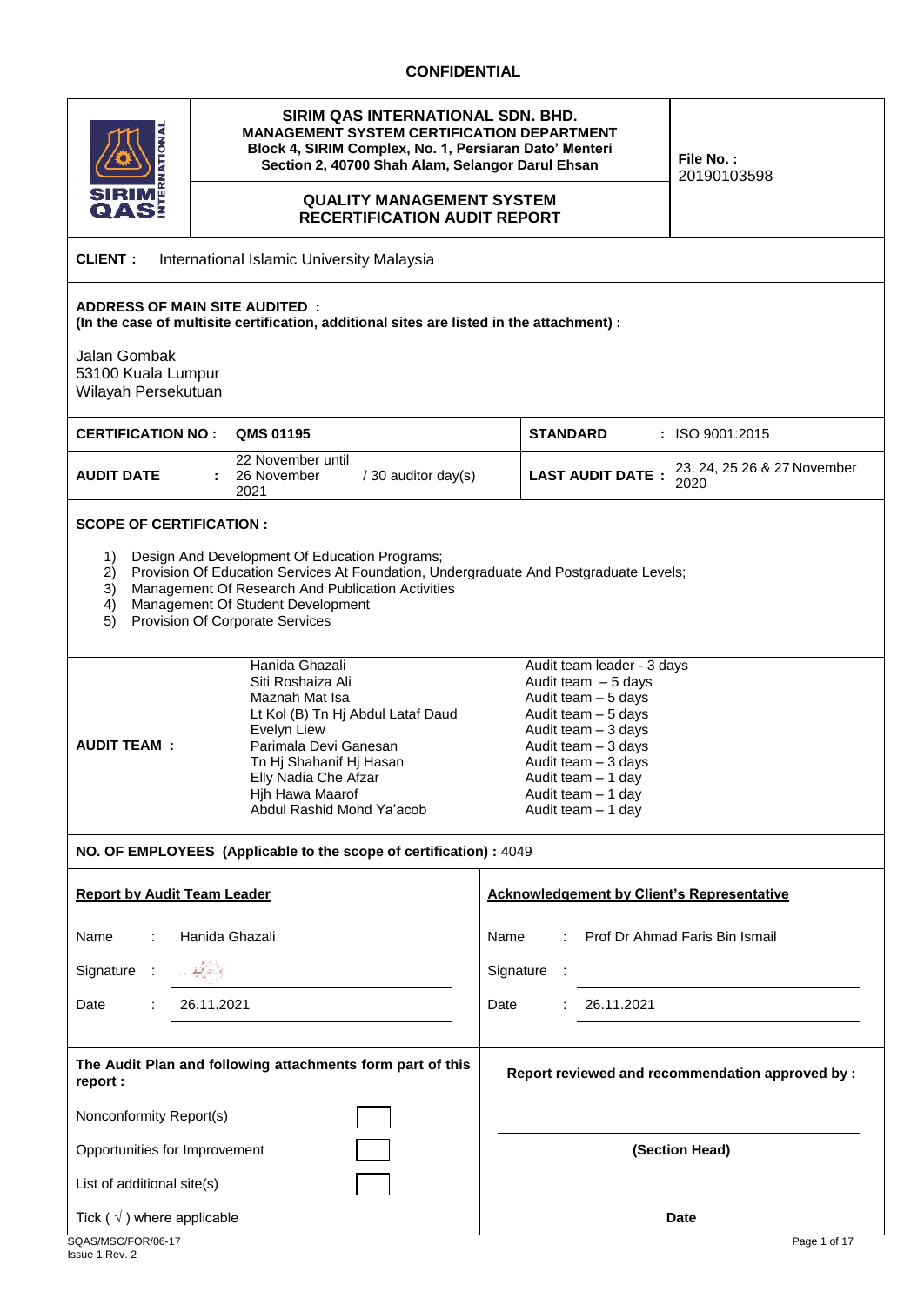|     | <b>RECERTIFICATION AUDIT REPORT</b>                                                                                                                                                                                                                                                                                                                                                                                                                                                                                                                                                                                                                                    |
|-----|------------------------------------------------------------------------------------------------------------------------------------------------------------------------------------------------------------------------------------------------------------------------------------------------------------------------------------------------------------------------------------------------------------------------------------------------------------------------------------------------------------------------------------------------------------------------------------------------------------------------------------------------------------------------|
| 1.  | ANY DEVIATION FROM THE AUDIT PLAN AND THEIR REASONS (IF APPLICABLE)                                                                                                                                                                                                                                                                                                                                                                                                                                                                                                                                                                                                    |
|     | No deviation                                                                                                                                                                                                                                                                                                                                                                                                                                                                                                                                                                                                                                                           |
| 2.  | SIGNIFICANT CHANGES TO ORGANIZATION'S QUALITY MANAGEMENT SYSTEM/ SCOPE OF CERTIFICATION<br>AND DOCUMENTATION SINCE ORIGINAL CERTIFICATION OR LAST CERTIFICATION AUDIT.                                                                                                                                                                                                                                                                                                                                                                                                                                                                                                 |
|     | The appointment of new President i.e. YB Dr Maszlee Malik on 1 <sup>st</sup> July 2018.<br>The appointment of new Rector i.e. Prof Tan Sri Dato' Dzulkifli Abd Razak on 31 <sup>st</sup> July 2018.<br>The appointment of new Deputy Rector (Internationalisation & Global Networking) i.e. Prof Dr Noor Faridah Abdul<br>Manaf on 31 <sup>st</sup> July 2018.<br>The appointment of new Deputy Rector (Research & Innovation) i.e. Prof Dr Ahmad Hafiz Zulkifli on 31 <sup>st</sup> July 2016.<br>The appointment of new Deputy Rector (Student Affairs) i.e. Assoc. Prof. Dr Ahmad Zulkifili Hassan on 31 <sup>st</sup> August<br>2018.                              |
| 3.  | MANUAL REFERENCE (including revision number) : QM 1, Version 04, Revision 01, 01.07.2019                                                                                                                                                                                                                                                                                                                                                                                                                                                                                                                                                                               |
| 4.  | SUMMARY OF EFFECTIVENESS OF ACTIONS TAKEN ON NONCONFORMITIES IDENTIFIED DURING THE<br>PREVIOUS AUDIT (detail of NCR's and their status are to be listed in the Appendix 1):                                                                                                                                                                                                                                                                                                                                                                                                                                                                                            |
|     | No NCR issued                                                                                                                                                                                                                                                                                                                                                                                                                                                                                                                                                                                                                                                          |
| 5.  | USE OF CERTIFICATION / ACCREDITATION MARKS & CERTIFICATION DOCUMENT (CERTIFICATE)                                                                                                                                                                                                                                                                                                                                                                                                                                                                                                                                                                                      |
|     | Not in use<br>Used; unacceptable                                                                                                                                                                                                                                                                                                                                                                                                                                                                                                                                                                                                                                       |
|     | Used; acceptable<br>Action required :<br>$\sqrt{ }$                                                                                                                                                                                                                                                                                                                                                                                                                                                                                                                                                                                                                    |
| 6.  | <b>SUMMARY ON FINDINGS</b>                                                                                                                                                                                                                                                                                                                                                                                                                                                                                                                                                                                                                                             |
| 6.1 | <b>Documentation</b>                                                                                                                                                                                                                                                                                                                                                                                                                                                                                                                                                                                                                                                   |
|     | IIUM established a documentation system that consists of a quality manual, procedures, risks documents, guidelines<br>and appropriate forms. As for the documentation system, no changes have been made, except for the risks<br>documents, that will be reviewed thoroughly, after the RMO has started to identify the factors that will lead to the risks<br>of KDCIOM.                                                                                                                                                                                                                                                                                              |
| 6.2 | Changes in the external and internal issues relevant to the quality management system                                                                                                                                                                                                                                                                                                                                                                                                                                                                                                                                                                                  |
|     | IIUM has restructured the whole processes related to risks for IIUM. RMO has been newly established on 25 <sup>th</sup><br>May 2021 with the responsibility to monitor the identification, analyzing, evaluating, treating, monitoring and<br>reviewing the risks within IIUM group. The risks will be categorized under Operational, Financial and<br>Governance risks. Risk Owner Committee will be appointed from the KDCIO. Risk Management Working<br>Committee has been appointed at IIUM level. IIUM ERM will be established and soon, it will be embedded<br>with ABMS and cybersecurity risks.                                                                |
| 6.3 | Appropriateness of risks and opportunities identified and actions taken to address them                                                                                                                                                                                                                                                                                                                                                                                                                                                                                                                                                                                |
|     | IIUM has restructured the whole processes related to risks for IIUM. RMO has been newly established on 25 <sup>th</sup> May<br>2021 with the responsibility to monitor the identification, analyzing, evaluating, treating, monitoring and reviewing the<br>risks within IIUM group. The risks will be categorized under Operational, Financial and Governance risks. Risk Owner<br>Committee will be appointed from the KDCIO. Risk Management Working Committee has been appointed at IIUM<br>level. IIUM ERM will be established and soon, it will be embedded with ABMS and cybersecurity risks.                                                                   |
| 6.4 | Summary of performance against objectives and actions taken if applicable                                                                                                                                                                                                                                                                                                                                                                                                                                                                                                                                                                                              |
|     | At present, IIUM identifies the quality objectives based on the IIUM Roadmap 2021 – 2022. The IIUM Roadmap 2021 –<br>2022 elaborates on the aspect of Balanced graduates & staff, Institutional stability, Sejahtera society as well as values<br>creation. The analysis of the quality objective achievements is monitored by each KDCIOM.                                                                                                                                                                                                                                                                                                                            |
| 6.5 | Overall control of processes related to the scope of certification including core and support processes<br>IIUM offers higher education services that covers design & development of programs, selection of students, enrolment<br>of students, preparing of course outlines & teaching plan, execution of classes, tutorials & lab works, continuous<br>assessment of students, final examinations, graduation, convocation, tracer study as well the support processes.<br>Beside the education services, IIUM also include the research activities, publication activities, student affairs as well as<br>the corporate services offered throughout the university. |
|     | The corporate services enable IIUM to compliment the education services, as well as to support the objectives of the<br>education services. The education services, as well as the research & publication activities, student affairs and the<br>corporate services, are controlled by their respective KDCIOM. The head of the KDCIOM will implement certain control<br>on the processes.                                                                                                                                                                                                                                                                             |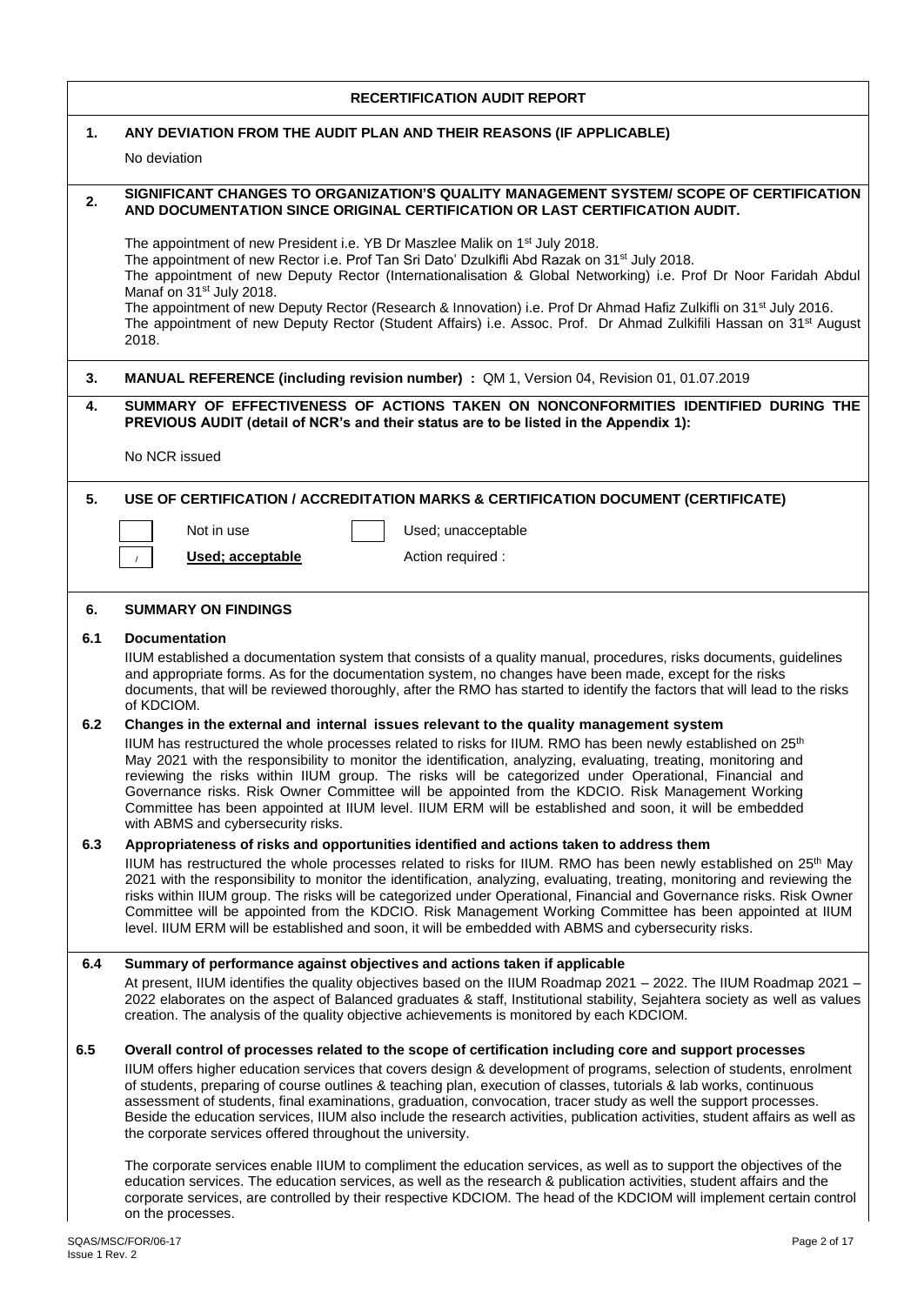The conduct of internal audit and management review which is coordinated by KCA, enables additional monitoring at KDCIOM level.

#### **6.6 Internal audit**

IIUM has planned and has excuted the internal audit at 13 – 24 September 2021.A briefing to the internal auditors has been made on 3<sup>rd</sup> September 2021. The internal audit team consists of 84 internal auditors and 40 offices has been audited. The internal audit team has recorded 22 NCRs and 164 OFIs.

Sighted some inconsistencies of competence among the internal auditor, as well as the auditee in responding to the NCRs. During the management review meeting, the issue on competency has been highlighted, and appropriate actions has been identified.

#### **6.7 Management review**

IIUM has planned to conduct the MRM twice a year. The 1/2021 review was conducted on 26 April 2021, and the latest MRM i.e. 2/2021 was conducted on 2 November 2021. The IIUM Rector chaired the MRM. Among the matters discussed were the KDCIOM performances, the results of suppliers' evaluations, the adequacy of resources and the feedback from the interseted parties. The MRM has been conducted accordingly.

#### **6.8 Handling of customer complaints**

OCAP IIUM recorded 6 complaints in 2021, compared with 20 complaints recorded in 2020. For the processes of complaints, refer to OFI report.

# **6.9 Continual improvement**

Several impovement has been planned and some are in progress. Among the improvement are SHARP, SAF and Sejahtera Culture Index.

#### **6.10 Useful comparisons with previous audit results** No repetitive issue observed.

#### **7. NONCONFORMITY REPORT(S)**

Total no. of minor NCR(s) : 0 List : -

Total no. of major NCR(s) : 0 List : -

List of minor NCRs which collectively constitute major NCR(s) : -

#### **8. ANY UNRESOLVED ISSUES, IF APPLICABLE**

#### No

## **9. ANY SIGNIFICANT ISSUES THAT MAY IMPACT THE AUDIT PROGRAMME**

No significant issues

## **10. CONCLUSION ON THE CONFORMITY AND EFFECTIVENESS OF THE SYSTEM**

Overall, the implementation of ISO 9001:2015 in IIUM is at satisfactorily level. The commitment of the top management and all staff remains at high level.

The feedbacks obtained from the students resulted in high percentage of customer satisfactions.

The conduct of internal audit and MRM helps the KDCIOM to continually review and improve their processes.

IIUM is expected to undergo Self - accreditation Compliance audit in 2022.

## **11. APPROPRIATENESS OF THE SCOPE OF CERTIFICATION**

Yes

No (please comment) :

## **12. HAVE THE AUDIT OBJECTIVES BEEN FULFILLED?**

No (please comment) :

/

/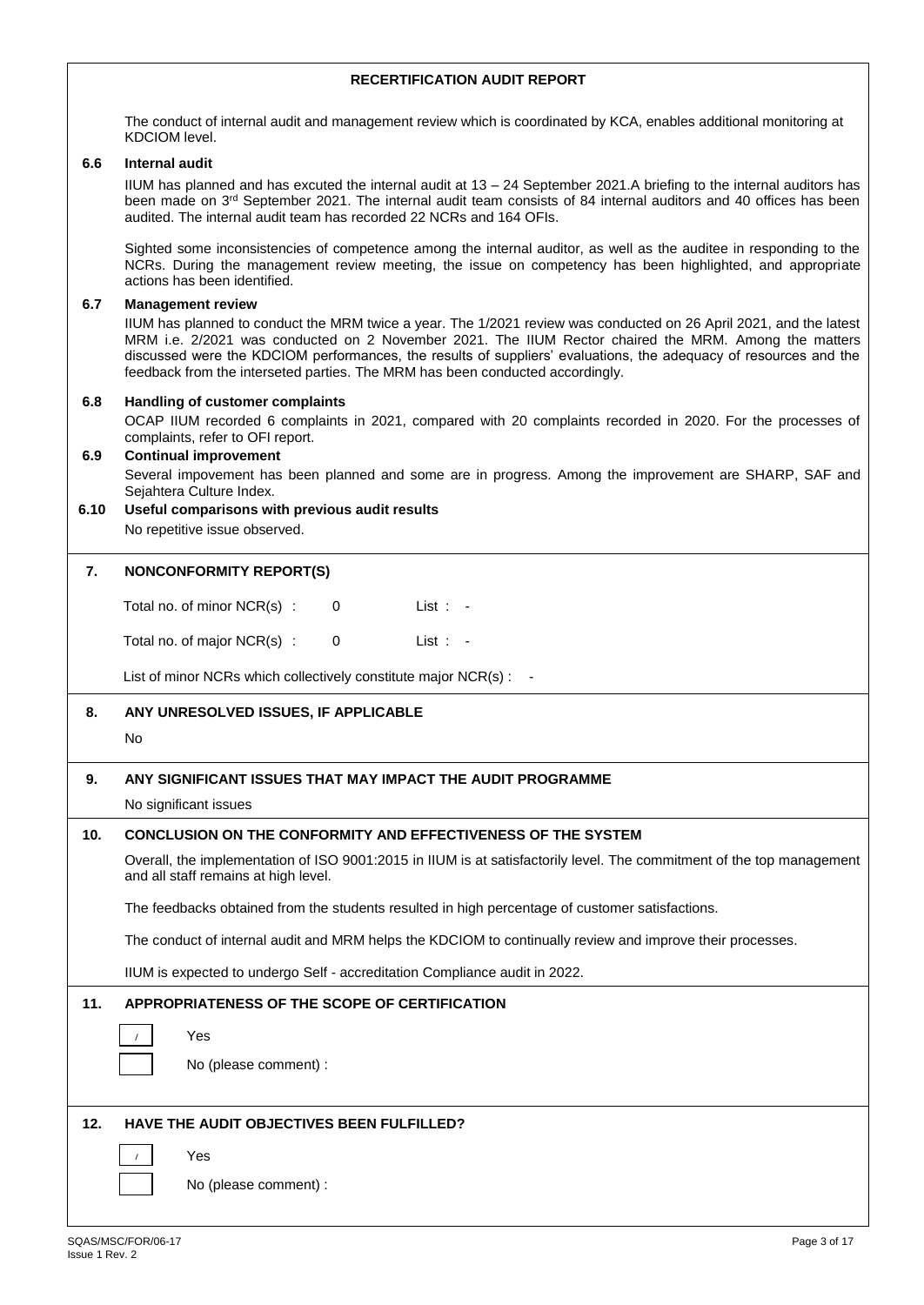| <b>RECERTIFICATION AUDIT REPORT</b>     |                       |                                                                                                                                                                                                                                                                                                                                                                                                                                                                                                                                                                                                                                                                                                                                                                                                                                                                                                                                                                                                                                                                                                                                                                                                                                                                                                                                                                                                                                         |             |            |  |  |  |  |  |  |  |
|-----------------------------------------|-----------------------|-----------------------------------------------------------------------------------------------------------------------------------------------------------------------------------------------------------------------------------------------------------------------------------------------------------------------------------------------------------------------------------------------------------------------------------------------------------------------------------------------------------------------------------------------------------------------------------------------------------------------------------------------------------------------------------------------------------------------------------------------------------------------------------------------------------------------------------------------------------------------------------------------------------------------------------------------------------------------------------------------------------------------------------------------------------------------------------------------------------------------------------------------------------------------------------------------------------------------------------------------------------------------------------------------------------------------------------------------------------------------------------------------------------------------------------------|-------------|------------|--|--|--|--|--|--|--|
| 13.                                     | <b>RECOMMENDATION</b> |                                                                                                                                                                                                                                                                                                                                                                                                                                                                                                                                                                                                                                                                                                                                                                                                                                                                                                                                                                                                                                                                                                                                                                                                                                                                                                                                                                                                                                         |             |            |  |  |  |  |  |  |  |
|                                         |                       | No NCR recorded. Renewal of certification *with/ without change.                                                                                                                                                                                                                                                                                                                                                                                                                                                                                                                                                                                                                                                                                                                                                                                                                                                                                                                                                                                                                                                                                                                                                                                                                                                                                                                                                                        |             |            |  |  |  |  |  |  |  |
|                                         |                       | Minor NCR(s) recorded. Renewal of certification *with/ without change conditional upon satisfactory<br>verification of corrective actions taken.                                                                                                                                                                                                                                                                                                                                                                                                                                                                                                                                                                                                                                                                                                                                                                                                                                                                                                                                                                                                                                                                                                                                                                                                                                                                                        |             |            |  |  |  |  |  |  |  |
|                                         | after :               | Major NCR(s) recorded. Recommendation for renewal of certification *with/ without change will be made                                                                                                                                                                                                                                                                                                                                                                                                                                                                                                                                                                                                                                                                                                                                                                                                                                                                                                                                                                                                                                                                                                                                                                                                                                                                                                                                   |             |            |  |  |  |  |  |  |  |
|                                         |                       | On-site audit of the following area(s) including verification of corrective action :                                                                                                                                                                                                                                                                                                                                                                                                                                                                                                                                                                                                                                                                                                                                                                                                                                                                                                                                                                                                                                                                                                                                                                                                                                                                                                                                                    |             |            |  |  |  |  |  |  |  |
|                                         |                       | Off-site verification of corrective action(s). Records of implementation of proposed corrective action<br>to be submitted for verification.                                                                                                                                                                                                                                                                                                                                                                                                                                                                                                                                                                                                                                                                                                                                                                                                                                                                                                                                                                                                                                                                                                                                                                                                                                                                                             |             |            |  |  |  |  |  |  |  |
| * Nature of change :<br>(if applicable) |                       |                                                                                                                                                                                                                                                                                                                                                                                                                                                                                                                                                                                                                                                                                                                                                                                                                                                                                                                                                                                                                                                                                                                                                                                                                                                                                                                                                                                                                                         |             |            |  |  |  |  |  |  |  |
|                                         |                       | Withdrawal (Non-renewal) of certification.                                                                                                                                                                                                                                                                                                                                                                                                                                                                                                                                                                                                                                                                                                                                                                                                                                                                                                                                                                                                                                                                                                                                                                                                                                                                                                                                                                                              |             |            |  |  |  |  |  |  |  |
| Note:                                   |                       | a) Corrective action plans for all nonconformities (minor/major) raised shall be submitted within one month and evidence<br>of implementation within 3 months of the date of this report or before the expiry of the certificate (whichever earlier) to<br>the Audit Team Leader. Failure to comply shall result in either suspension or withdrawal of the certification.<br>b) Certificate will only be issued upon satisfactory verification of corrective actions for nonconformities raised.<br>c) If corrective action responses are received and verified after the expiry of the certificate, renewal of certificate will begin<br>from the date of certification decision i.e. after the expiry of previous certificate.<br>d) If nonconformity(ies) remain open six months after the expiry of the certificate, the certificate shall not be renewed.<br>e) If there is any unresolved issue at the end of the audit, it shall be brought to the attention of the management of SIRIM<br>QAS Intl for resolution. The client will be notified in writing of the decision within two weeks of the date of this report.<br>f) In case the evidence of correction/ corrective actions submitted is not adequate, SIRIM QAS Intl reserves the right to<br>conduct an on-site audit to verify the effectiveness of correction/corrective actions taken.<br>g) Auditing is based on a sampling process of the available information. |             |            |  |  |  |  |  |  |  |
| FOLLOW UP ON NCR(s)                     |                       |                                                                                                                                                                                                                                                                                                                                                                                                                                                                                                                                                                                                                                                                                                                                                                                                                                                                                                                                                                                                                                                                                                                                                                                                                                                                                                                                                                                                                                         |             |            |  |  |  |  |  |  |  |
|                                         |                       | It is confirmed that all corrective actions taken have been satisfactorily verified. Recommended to continue certification.                                                                                                                                                                                                                                                                                                                                                                                                                                                                                                                                                                                                                                                                                                                                                                                                                                                                                                                                                                                                                                                                                                                                                                                                                                                                                                             |             |            |  |  |  |  |  |  |  |
| Audit Team Leader:                      |                       | Hanida Ghazali                                                                                                                                                                                                                                                                                                                                                                                                                                                                                                                                                                                                                                                                                                                                                                                                                                                                                                                                                                                                                                                                                                                                                                                                                                                                                                                                                                                                                          |             | 26.11.2021 |  |  |  |  |  |  |  |
|                                         |                       | (Name)                                                                                                                                                                                                                                                                                                                                                                                                                                                                                                                                                                                                                                                                                                                                                                                                                                                                                                                                                                                                                                                                                                                                                                                                                                                                                                                                                                                                                                  | (Signature) | (Date)     |  |  |  |  |  |  |  |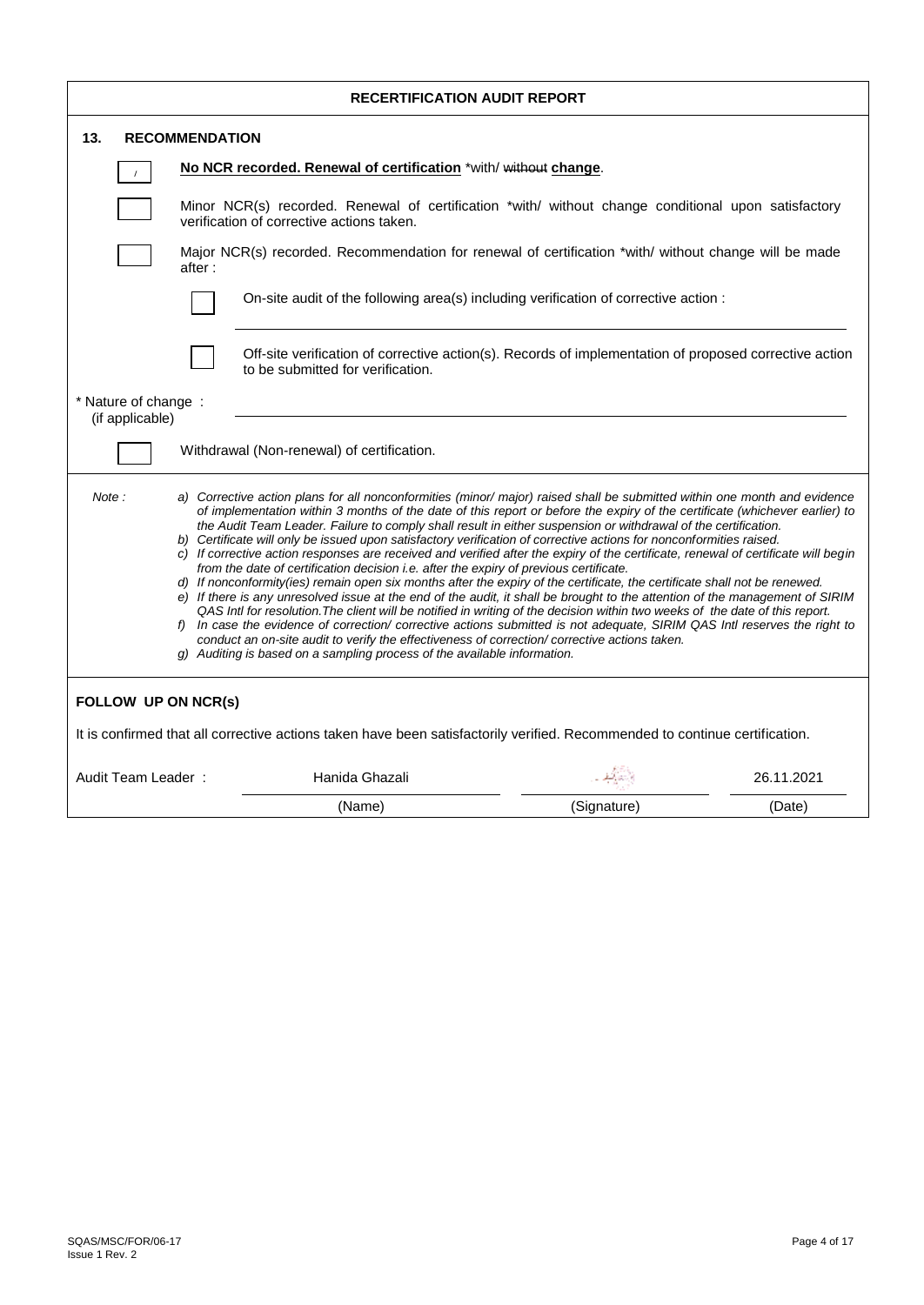#### **SUMMARY BY FUNCTION/ PROCESS/ PROJECT SITE**

|               | File No.: 20190103598                                                    |                     |                           |                     |            |                      |            |          |                                        |          |                |            |       |
|---------------|--------------------------------------------------------------------------|---------------------|---------------------------|---------------------|------------|----------------------|------------|----------|----------------------------------------|----------|----------------|------------|-------|
|               | ISO 9001:2015                                                            |                     |                           |                     |            |                      |            |          | <b>FUNCTION/ PROCESS/ PROJECT SITE</b> |          |                | <b>NCR</b> |       |
|               |                                                                          | Requirement audited | Adequacy of documentation | KCA<br>Management & | <b>RMO</b> | KOS                  | KENMS      | KOP      | <b>AIKOL</b>                           | KICT     | CELPAD         | Major      | Minor |
|               | 4. Context of the organization                                           |                     |                           |                     |            |                      |            |          |                                        |          |                |            |       |
| 4.1           | Understanding the organization and its context                           | $\prime$            |                           |                     |            | /                    | $\sqrt{2}$ |          |                                        |          | $\sqrt{2}$     |            |       |
| 4.2           | Understanding the needs and expectations of<br>interested parties        |                     | $\prime$                  | $\prime$            | $\prime$   | $\overline{1}$       | $\prime$   | $\prime$ | $\prime$                               | $\prime$ | $\sqrt{2}$     |            |       |
| 4.3           | Determining<br>of<br>the<br>the<br>quality<br>scope<br>management system | $\prime$            |                           |                     |            | /                    | $\sqrt{2}$ | $\prime$ | 1                                      | /        | $\prime$       |            |       |
| 4.4           | Quality management system and its processes                              | $\prime$            | $\prime$                  |                     | $\prime$   | $\prime$             | $\prime$   | 7        | $\prime$                               | $\prime$ | $\prime$       |            |       |
| 5. Leadership |                                                                          |                     |                           |                     |            |                      |            |          |                                        |          |                |            |       |
| 5.1           | Leadership and commitment                                                |                     |                           |                     |            |                      |            |          |                                        |          | $\overline{1}$ |            |       |
| 5.1.1         | General                                                                  |                     | $\overline{1}$            |                     |            |                      |            |          |                                        |          | $\prime$       |            |       |
| 5.1.2         | Customer focus                                                           |                     |                           |                     |            | $\overline{I}$       |            |          |                                        |          |                |            |       |
| 5.2           | Policy                                                                   |                     |                           |                     |            | /                    |            |          |                                        |          |                |            |       |
| 5.2.1         | Establishing the quality policy                                          |                     |                           |                     |            |                      |            |          |                                        |          | $\prime$       |            |       |
| 5.2.2         | Communicating the quality policy                                         |                     | $\prime$                  | $\prime$            |            | $\overline{1}$       | $\prime$   |          |                                        |          | $\prime$       |            |       |
| 5.3           | Organizational<br>roles,<br>responsibilities<br>and<br>authorities       |                     |                           |                     |            | /                    |            |          |                                        |          | $\prime$       |            |       |
| 6. Planning   |                                                                          |                     |                           |                     |            |                      |            |          |                                        |          |                |            |       |
| 6.1           | Actions to address risks and opportunities                               | $\prime$            |                           |                     |            |                      |            |          |                                        |          | $\prime$       |            |       |
| 6.2           | Quality objectives and planning to achieve them                          | $\sqrt{2}$          | $\overline{1}$            |                     |            | $\prime$             |            |          |                                        |          |                |            |       |
| 6.3           | Planning of changes                                                      | $\prime$            |                           |                     |            | $\overline{1}$       | $\prime$   |          | $\prime$                               |          | $\prime$       |            |       |
| 7. Support    |                                                                          |                     |                           |                     |            |                      |            |          |                                        |          |                |            |       |
| 7.1           | Resources                                                                |                     |                           |                     |            |                      |            |          |                                        |          |                |            |       |
| 7.1.1         | General                                                                  |                     |                           |                     |            | $\prime$             |            |          |                                        |          | $\prime$       |            |       |
| 7.1.2         | People                                                                   | $\prime$            |                           |                     |            | $\sqrt{\phantom{a}}$ |            |          |                                        |          | $\prime$       |            |       |
| 7.1.3         | Infrastructure                                                           | $\prime$            | $\prime$                  | $\prime$            | $\prime$   | $\sqrt{2}$           | $\prime$   | $\prime$ | $\prime$                               | $\prime$ | $\sqrt{2}$     |            |       |
| 7.1.4         | Environment for the operation of processes                               | $\overline{1}$      | $\overline{1}$            | $\sqrt{2}$          |            | $\overline{1}$       | $\sqrt{2}$ | $\prime$ |                                        |          | $\sqrt{2}$     |            |       |
| 7.1.5         | Monitoring and measuring resources                                       |                     |                           |                     |            |                      |            |          |                                        |          |                |            |       |
| 7.1.5.1       | General                                                                  |                     |                           |                     |            | /                    |            | $\prime$ |                                        |          |                |            |       |
|               | Major<br><b>Minor</b>                                                    |                     |                           |                     |            |                      |            |          |                                        |          |                | $\Omega$   | 0     |

Note :

c) Tick (√) for adequacy of documentation. For requirements which have been deemed to be inadequately addressed in the documented quality system, NCR shall be raised.

a) Indicate in the "Requirement audited" column with a (√) the requirements that were audited and (-) for requirements that were not audited. Indicate with (NA) if the requirement is not applicable.<br>b) In the case where requirements were audited and n

In the case where requirements were audited and nonconformities detected, replace the (√) with the number of nonconformities (no. of major/ minor)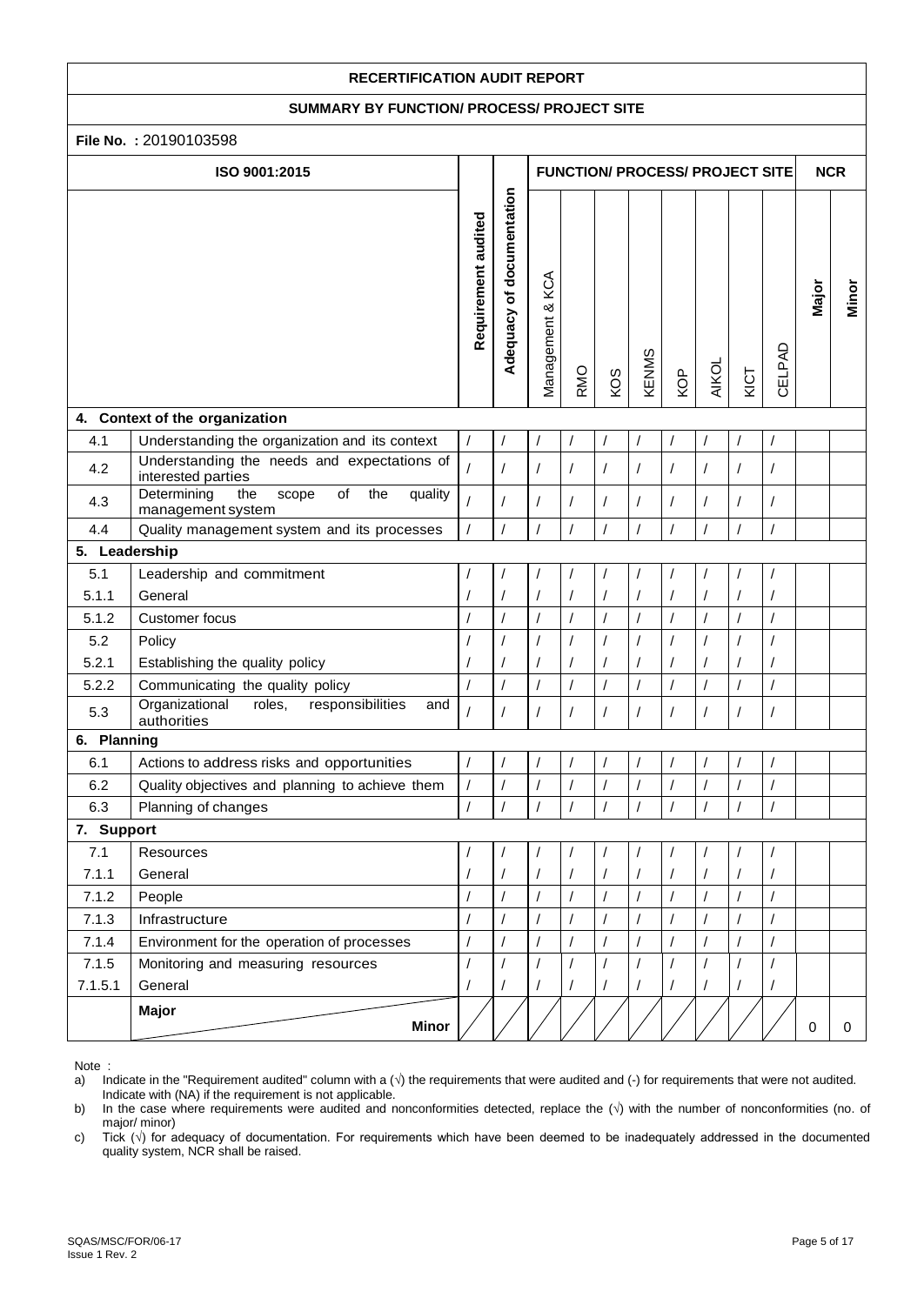| <b>RECERTIFICATION AUDIT REPORT</b>        |                                                                    |                     |                                |                  |                      |                                        |                |                |                |            |                |             |       |
|--------------------------------------------|--------------------------------------------------------------------|---------------------|--------------------------------|------------------|----------------------|----------------------------------------|----------------|----------------|----------------|------------|----------------|-------------|-------|
| SUMMARY BY FUNCTION/ PROCESS/ PROJECT SITE |                                                                    |                     |                                |                  |                      |                                        |                |                |                |            |                |             |       |
|                                            | ISO 9001:2015                                                      |                     |                                |                  |                      | <b>FUNCTION/ PROCESS/ PROJECT SITE</b> |                |                |                |            |                | <b>NCR</b>  |       |
|                                            |                                                                    |                     |                                |                  |                      |                                        |                |                |                |            |                |             |       |
|                                            |                                                                    | Requirement audited | Adequacy of documentation      | Management & KCA | <b>RMO</b>           | KOS                                    | KENMS          | KOP            | <b>AIKOL</b>   | KICT       | CELPAD         | Major       | Minor |
| 7.1.5.2                                    | Measurement traceability                                           |                     |                                |                  |                      |                                        |                |                |                |            |                |             |       |
| 7.1.6                                      | Organizational knowledge                                           | $\prime$            | $\prime$<br>7<br>$\prime$<br>1 |                  |                      |                                        |                |                |                |            |                |             |       |
| 7.2                                        | Competence                                                         | $\overline{1}$      |                                |                  | $\overline{1}$       | $\prime$                               |                |                |                |            | $\overline{1}$ |             |       |
| 7.3                                        | Awareness                                                          | $\prime$            |                                |                  | $\prime$             | $\prime$                               |                | $\prime$       |                |            |                |             |       |
| 7.4                                        | Communication                                                      | $\prime$            |                                |                  | $\overline{1}$       |                                        |                |                |                |            |                |             |       |
| 7.5                                        | Documented information                                             |                     |                                |                  | $\overline{1}$       |                                        |                |                |                |            |                |             |       |
| 7.5.1                                      | General                                                            |                     |                                |                  | 1                    |                                        |                |                |                |            |                |             |       |
| 7.5.2                                      | Creating and updating                                              |                     |                                |                  | $\overline{1}$       |                                        |                |                |                |            |                |             |       |
| 7.5.3                                      | Control of documented information                                  |                     |                                |                  | $\overline{I}$       |                                        |                |                |                |            |                |             |       |
| 8. Operation                               |                                                                    |                     |                                |                  |                      |                                        |                |                |                |            |                |             |       |
| 8.1                                        | Operational planning and control                                   |                     |                                |                  |                      |                                        |                |                |                |            |                |             |       |
| 8.2                                        | Requirements for products and services                             | $\prime$            |                                |                  | $\overline{I}$       |                                        |                |                |                |            | 1              |             |       |
| 8.2.1                                      | Customer communication                                             | $\overline{1}$      |                                |                  | $\sqrt{\phantom{a}}$ | $\prime$                               |                |                |                | /          |                |             |       |
| 8.2.2                                      | Determining the requirements for products<br>and services          | $\overline{1}$      |                                |                  | $\prime$             |                                        |                | $\prime$       |                | $\prime$   | $\overline{1}$ |             |       |
| 8.2.3                                      | Review of the requirements for products and<br>services            | $\overline{1}$      |                                |                  | $\prime$             | $\prime$                               |                | /              | $\prime$       | $\prime$   | /              |             |       |
| 8.2.4                                      | Changes to requirements for products and<br>services               |                     |                                |                  | $\prime$             | $\prime$                               |                |                | $\prime$       |            |                |             |       |
| 8.3                                        | Design and development of products and<br>services                 |                     |                                |                  |                      |                                        |                |                |                |            |                |             |       |
| 8.3.1                                      | General                                                            |                     |                                |                  | $\prime$             | $\prime$                               |                |                |                | 1          |                |             |       |
| 8.3.2                                      | Design and development planning                                    | $\overline{1}$      |                                | $\overline{1}$   | $\overline{1}$       | $\overline{1}$                         | $\prime$       | $\overline{1}$ | $\overline{1}$ | $\prime$   | $\overline{1}$ |             |       |
| 8.3.3                                      | Design and development inputs                                      |                     |                                |                  | $\prime$             |                                        |                |                |                | 1          |                |             |       |
| 8.3.4                                      | Design and development controls                                    | $\prime$            |                                | $\prime$         | $\overline{1}$       | $\prime$                               | $\overline{I}$ | $\overline{1}$ | $\sqrt{ }$     | $\prime$   | $\overline{1}$ |             |       |
| 8.3.5                                      | Design and development outputs                                     | $\overline{1}$      |                                |                  | $\overline{I}$       |                                        |                |                |                |            |                |             |       |
| 8.3.6                                      | Design and development changes                                     | $\overline{1}$      |                                | $\overline{I}$   | $\overline{1}$       | $\prime$                               | $\prime$       | $\overline{I}$ | $\prime$       |            | $\sqrt{2}$     |             |       |
| 8.4                                        | Control of externally provided processes,<br>products and services |                     |                                |                  |                      |                                        |                |                |                | $\prime$   |                |             |       |
| 8.4.1                                      | General                                                            |                     |                                |                  | /                    |                                        |                | /              |                | $\prime$   |                |             |       |
| 8.4.2                                      | Type and extent of control                                         | $\overline{I}$      |                                | $\overline{I}$   | $\overline{1}$       | $\overline{1}$                         | $\overline{I}$ | $\overline{1}$ | $\prime$       | $\sqrt{2}$ | $\overline{1}$ |             |       |
| 8.4.3                                      | Information for external providers                                 |                     |                                |                  | $\sqrt{2}$           |                                        |                |                |                |            |                |             |       |
|                                            | Major<br><b>Minor</b>                                              |                     |                                |                  |                      |                                        |                |                |                |            |                | $\mathbf 0$ | 0     |

b) In the case where requirements were audited and nonconformities detected, replace the (√) with the number of nonconformities (no. of major/ minor)

c) Tick (√) for adequacy of documentation. For requirements which have been deemed to be inadequately addressed in the documented quality system, NCR shall be raised.

a) Indicate in the "Requirement audited" column with a  $(\sqrt{ } )$  the requirements that were audited and  $( \cdot )$  for requirements that were not audited. Indicate with (NA) if the requirement is not applicable.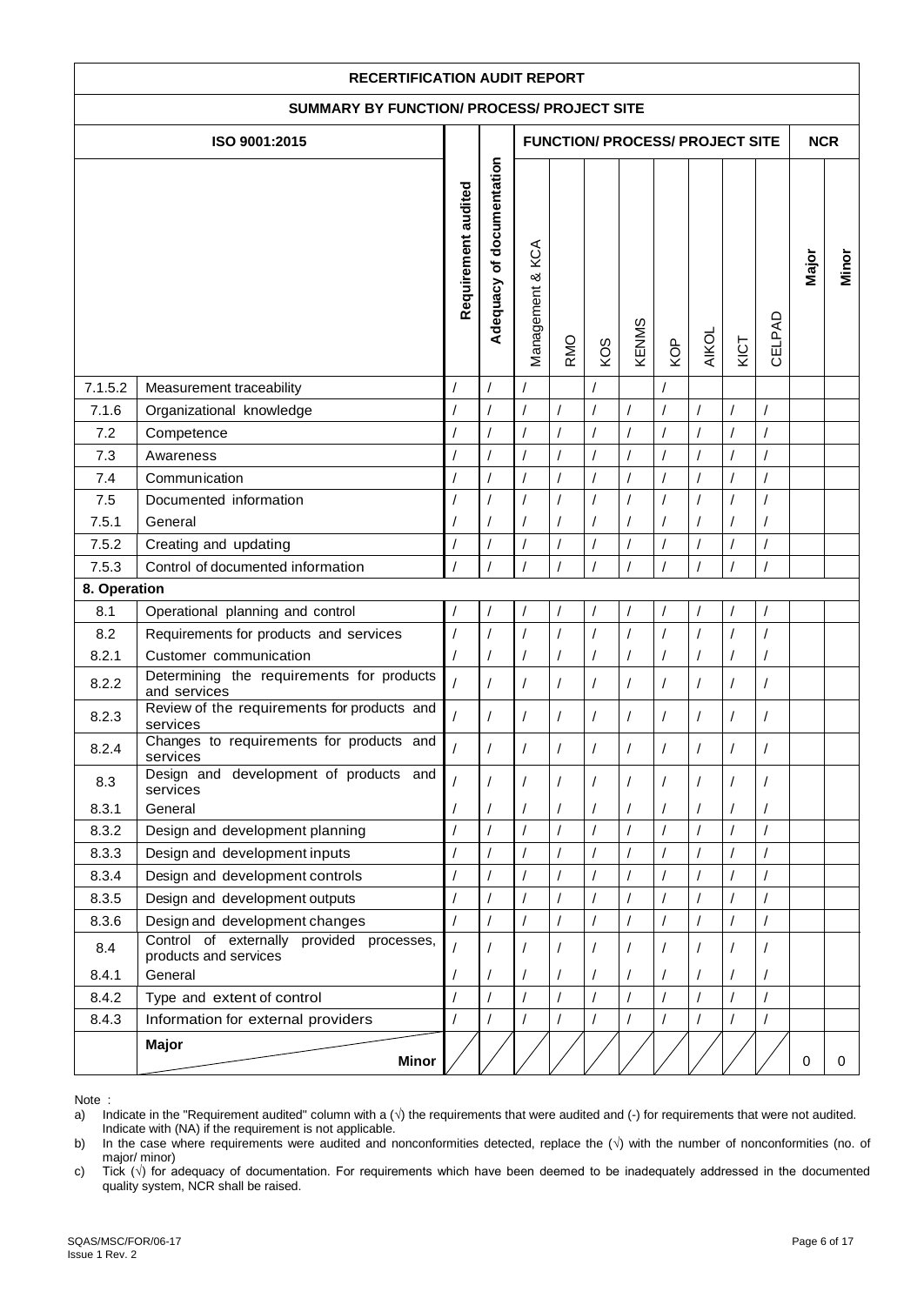| <b>RECERTIFICATION AUDIT REPORT</b>        |                                                                                   |                          |                           |                        |                      |                                        |                                  |                            |                                        |                                  |                          |             |       |
|--------------------------------------------|-----------------------------------------------------------------------------------|--------------------------|---------------------------|------------------------|----------------------|----------------------------------------|----------------------------------|----------------------------|----------------------------------------|----------------------------------|--------------------------|-------------|-------|
| SUMMARY BY FUNCTION/ PROCESS/ PROJECT SITE |                                                                                   |                          |                           |                        |                      |                                        |                                  |                            |                                        |                                  |                          |             |       |
|                                            | ISO 9001:2015                                                                     |                          |                           |                        |                      |                                        |                                  |                            | <b>FUNCTION/ PROCESS/ PROJECT SITE</b> |                                  |                          | <b>NCR</b>  |       |
|                                            |                                                                                   |                          |                           |                        |                      |                                        |                                  |                            |                                        |                                  |                          |             |       |
|                                            |                                                                                   | Requirement audited      | Adequacy of documentation | Management & KCA       | <b>RMO</b>           | KOS                                    | KENMS                            | KOP                        | <b>AIKOL</b>                           | KICT                             | CELPAD                   | Major       | Minor |
| 8.5                                        | Production and service provision                                                  | $\sqrt{2}$               | $\prime$                  |                        |                      |                                        |                                  | $\prime$                   | $\prime$                               |                                  |                          |             |       |
| 8.5.1                                      | Control of production and service provision                                       | $\prime$                 | $\prime$                  |                        |                      |                                        | $\sqrt{2}$                       | $\prime$<br>$\overline{1}$ |                                        |                                  | $\prime$                 |             |       |
| 8.5.2                                      | Identification and traceability<br>Property<br>belonging<br>to<br>customers<br>or | $\overline{1}$           | $\overline{1}$            | $\overline{1}$         | $\overline{1}$       | $\overline{1}$                         | $\overline{1}$                   |                            | $\overline{1}$                         | $\overline{1}$                   | $\overline{1}$           |             |       |
| 8.5.3                                      | external providers                                                                | $\overline{1}$           | $\sqrt{2}$                |                        | $\prime$             | $\prime$                               | $\sqrt{2}$                       |                            | $\prime$                               | $\sqrt{\phantom{a}}$             | $\prime$                 |             |       |
| 8.5.4                                      | Preservation                                                                      | $\sqrt{ }$               | $\overline{1}$            | $\prime$               | $\overline{1}$       | $\overline{1}$                         | $\sqrt{2}$                       | $\prime$                   | $\overline{1}$                         | $\sqrt{ }$                       | $\prime$                 |             |       |
| 8.5.5                                      | Post-delivery activities                                                          | $\sqrt{2}$               | $\sqrt{2}$                |                        | /                    | $\overline{1}$                         | $\sqrt{2}$                       |                            | $\sqrt{2}$                             | $\sqrt{\phantom{a}}$             | $\sqrt{ }$               |             |       |
| 8.5.6                                      | Control of changes                                                                | $\sqrt{ }$               | $\prime$                  |                        | $\overline{1}$       |                                        | $\overline{1}$                   |                            | $\sqrt{2}$                             | $\sqrt{ }$                       | $\prime$                 |             |       |
| 8.6                                        | Release of products and services                                                  | $\sqrt{2}$               | $\prime$                  |                        |                      |                                        |                                  |                            |                                        | $\overline{1}$                   | $\prime$                 |             |       |
| 8.7                                        | Control of nonconforming outputs                                                  | $\sqrt{ }$               | $\overline{1}$            |                        | $\prime$             | $\overline{I}$                         | $\sqrt{2}$                       |                            | $\prime$                               | $\sqrt{ }$                       | $\prime$                 |             |       |
|                                            | 9. Performance evaluation                                                         |                          |                           |                        |                      |                                        |                                  |                            |                                        |                                  |                          |             |       |
| 9.1                                        | Monitoring,<br>analysis<br>and<br>measurement,<br>evaluation                      |                          | $\prime$                  |                        |                      |                                        | $\prime$                         |                            |                                        | 1                                | $\prime$                 |             |       |
| 9.1.1                                      | General                                                                           | $\sqrt{2}$               | $\overline{1}$            |                        |                      |                                        | $\overline{1}$                   |                            |                                        | $\prime$                         | $\prime$                 |             |       |
| 9.1.2<br>9.1.3                             | Customer satisfaction                                                             | $\sqrt{2}$<br>$\sqrt{ }$ | $\sqrt{2}$                | $\sqrt{2}$<br>$\prime$ | $\prime$<br>$\prime$ | $\overline{1}$<br>$\sqrt{\phantom{a}}$ | $\prime$<br>$\sqrt{\phantom{a}}$ | $\prime$                   | $\prime$<br>$\sqrt{2}$                 | $\prime$<br>$\sqrt{\phantom{a}}$ | $\sqrt{2}$<br>$\sqrt{2}$ |             |       |
| 9.2                                        | Analysis and evaluation<br>Internal audit                                         |                          | $\sqrt{\phantom{a}}$      |                        | /                    |                                        | $\sqrt{\phantom{a}}$             |                            |                                        | $\sqrt{\phantom{a}}$             | $\sqrt{\phantom{a}}$     |             |       |
| 9.3                                        |                                                                                   | $\sqrt{2}$<br>$\sqrt{ }$ |                           | $\overline{1}$         |                      | $\overline{1}$                         |                                  |                            | $\sqrt{\phantom{a}}$                   |                                  |                          |             |       |
| 9.3.1                                      | Management review<br>General                                                      |                          |                           |                        |                      |                                        |                                  |                            |                                        |                                  | $\prime$                 |             |       |
| 9.3.2                                      | Management review inputs                                                          | $\sqrt{2}$               | $\sqrt{2}$                | $\prime$               |                      |                                        | $\sqrt{ }$                       |                            |                                        | $\prime$                         |                          |             |       |
| 9.3.3                                      | Management review outputs                                                         | $\sqrt{ }$               | $\prime$                  | $\prime$               | $\prime$             | $\prime$                               | $\sqrt{ }$                       |                            | $\prime$                               | $\prime$                         | $\prime$                 |             |       |
|                                            | 10. Improvement                                                                   |                          |                           |                        |                      |                                        |                                  |                            |                                        |                                  |                          |             |       |
| 10.1                                       | General                                                                           | $\prime$                 |                           |                        |                      |                                        |                                  |                            |                                        | 1                                | $\prime$                 |             |       |
| 10.2                                       | Nonconformity and corrective action                                               | $\sqrt{ }$               | $\overline{1}$            | $\prime$               | $\overline{I}$       | $\prime$                               | $\sqrt{2}$                       |                            | $\prime$                               | $\sqrt{ }$                       | $\prime$                 |             |       |
| 10.3                                       | Continual improvement                                                             | $\prime$                 | $\prime$                  |                        | 1                    |                                        | $\prime$                         |                            | $\prime$                               | $\prime$                         | $\prime$                 |             |       |
| <b>Other Certification Requirements</b>    |                                                                                   |                          |                           |                        |                      |                                        |                                  |                            |                                        |                                  |                          |             |       |
| 1.                                         | Use of marks/ certificate                                                         | $\sqrt{2}$               |                           |                        |                      |                                        |                                  |                            |                                        |                                  |                          |             |       |
|                                            | Major<br><b>Minor</b>                                                             |                          |                           |                        |                      |                                        |                                  |                            |                                        |                                  |                          | $\mathbf 0$ | 0     |

Note :<br>a) In

a) Indicate in the "Requirement audited" column with a (√) the requirements that were audited and (-) for requirements that were not audited. Indicate with (NA) if the requirement is not applicable.

b) In the case where requirements were audited and nonconformities detected, replace the (√) with the number of nonconformities (no. of major/ minor)

c) Tick (√) for adequacy of documentation. For requirements which have been deemed to be inadequately addressed in the documented quality system, NCR shall be raised.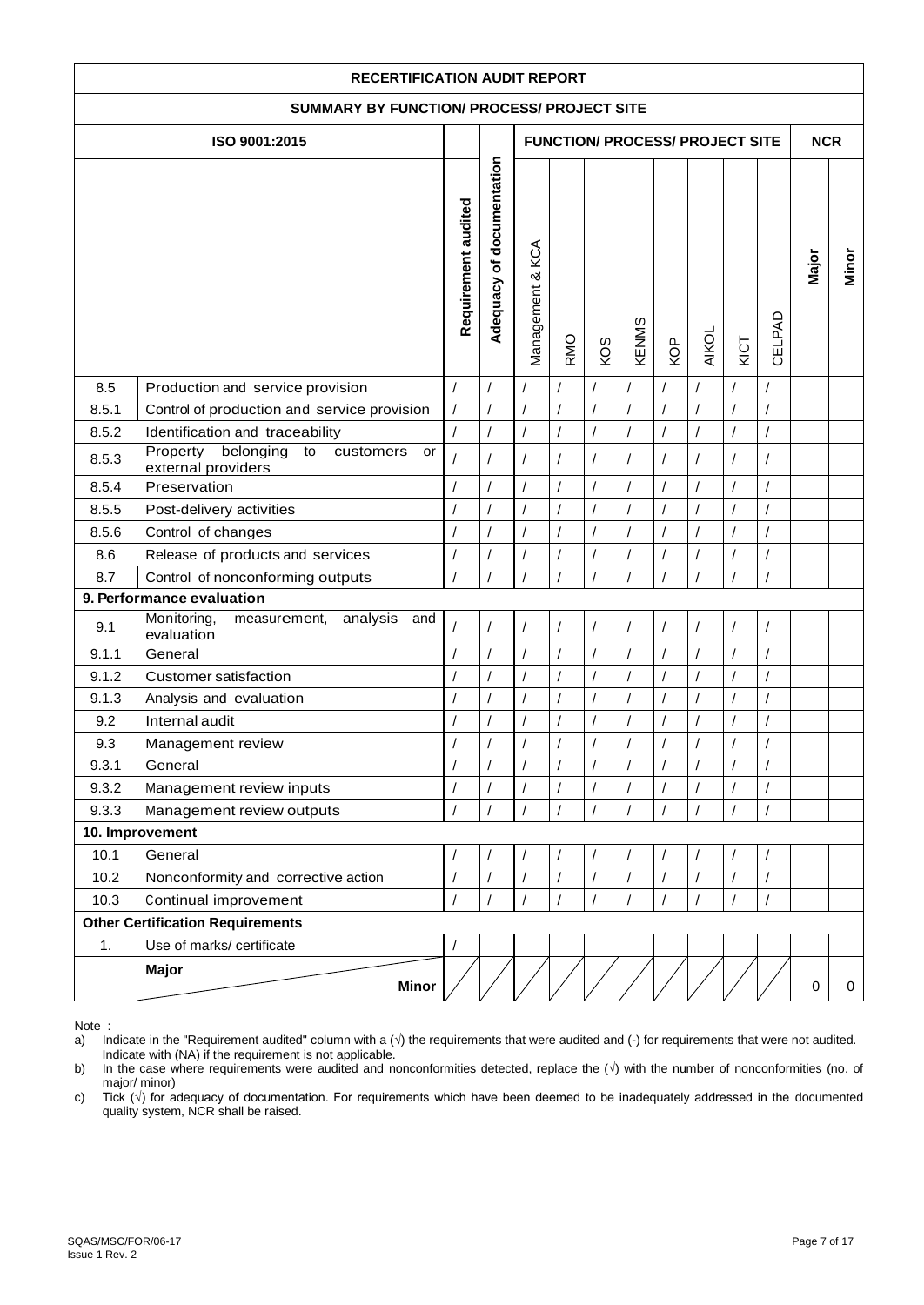#### **SUMMARY BY FUNCTION/ PROCESS/ PROJECT SITE**

| File No.: 20190103598 |                                                                                       |                     |                           |              |                |                                  |                |                        |                                        |                |                      |            |       |
|-----------------------|---------------------------------------------------------------------------------------|---------------------|---------------------------|--------------|----------------|----------------------------------|----------------|------------------------|----------------------------------------|----------------|----------------------|------------|-------|
|                       | ISO 9001:2015                                                                         |                     |                           |              |                |                                  |                |                        | <b>FUNCTION/ PROCESS/ PROJECT SITE</b> |                |                      | <b>NCR</b> |       |
|                       |                                                                                       | Requirement audited | Adequacy of documentation | <b>ISTAC</b> | lliBF          | OCD                              | EDC            | STAD                   | <b>USD</b>                             | GPD            | <b>SDC</b>           | Major      | Minor |
|                       | 4. Context of the organization                                                        |                     |                           |              |                |                                  |                |                        |                                        |                |                      |            |       |
| 4.1                   | Understanding the organization and its context                                        |                     |                           |              |                | $\prime$                         |                | $\prime$               |                                        | $\prime$       |                      |            |       |
| 4.2                   | Understanding the needs and expectations of<br>interested parties                     | $\overline{I}$      |                           | T            | $\prime$       | $\prime$                         | $\prime$       | $\prime$               | $\prime$                               | $\prime$       | $\prime$             |            |       |
| 4.3                   | $\overline{of}$<br>Determining<br>the<br>the<br>scope<br>quality<br>management system | $\overline{I}$      |                           |              | $\prime$       | $\sqrt{2}$                       |                | $\prime$               | $\prime$                               | $\prime$       | $\overline{I}$       |            |       |
| 4.4                   | Quality management system and its processes                                           |                     |                           |              | $\prime$       | $\sqrt{ }$                       | $\prime$       | $\overline{1}$         | $\prime$                               | $\overline{I}$ | $\prime$             |            |       |
| 5. Leadership         |                                                                                       |                     |                           |              |                |                                  |                |                        |                                        |                |                      |            |       |
| 5.1                   | Leadership and commitment                                                             |                     |                           |              |                | $\prime$                         | $\prime$       | 1                      |                                        |                |                      |            |       |
| 5.1.1                 | General                                                                               |                     |                           |              | $\overline{1}$ | $\prime$                         |                |                        |                                        |                | $\sqrt{\phantom{a}}$ |            |       |
| 5.1.2                 | Customer focus                                                                        |                     |                           |              | $\prime$       | $\sqrt{\phantom{a}}$             | $\sqrt{2}$     | $\sqrt{\phantom{a}}$   |                                        | $\prime$       | $\sqrt{\phantom{a}}$ |            |       |
| 5.2                   | Policy                                                                                |                     |                           |              | $\overline{I}$ | $\sqrt{2}$                       | $\overline{1}$ | $\sqrt{2}$             |                                        |                | $\overline{I}$       |            |       |
| 5.2.1                 | Establishing the quality policy                                                       |                     |                           |              | $\prime$       | $\overline{1}$                   | 1              | $\prime$               |                                        |                | /                    |            |       |
| 5.2.2                 | Communicating the quality policy                                                      |                     | $\prime$                  |              | $\prime$       | $\prime$                         | $\sqrt{2}$     | $\overline{1}$         |                                        | $\prime$       | $\overline{I}$       |            |       |
| 5.3                   | Organizational<br>roles,<br>responsibilities<br>and<br>authorities                    |                     |                           |              |                | $\overline{1}$                   | $\prime$       | $\prime$               |                                        |                | T                    |            |       |
| 6. Planning           |                                                                                       |                     |                           |              |                |                                  |                |                        |                                        |                |                      |            |       |
| 6.1                   | Actions to address risks and opportunities                                            |                     |                           |              |                | $\overline{1}$                   |                | $\prime$               |                                        | $\prime$       | $\overline{1}$       |            |       |
| 6.2                   | Quality objectives and planning to achieve them                                       | $\sqrt{2}$          |                           |              |                | $\prime$                         |                |                        |                                        |                | $\prime$             |            |       |
| 6.3                   | Planning of changes                                                                   |                     |                           |              | $\prime$       | $\prime$                         |                | $\prime$               |                                        |                | T                    |            |       |
| 7. Support            |                                                                                       |                     |                           |              |                |                                  |                |                        |                                        |                |                      |            |       |
| 7.1                   | Resources                                                                             |                     |                           |              |                |                                  |                |                        |                                        |                |                      |            |       |
| 7.1.1                 | General                                                                               |                     |                           |              |                | $\overline{1}$                   |                |                        |                                        |                |                      |            |       |
| 7.1.2                 | People                                                                                |                     |                           |              |                | $\sqrt{\phantom{a}}$             |                | $\prime$               |                                        |                | $\overline{1}$       |            |       |
| 7.1.3                 | Infrastructure                                                                        |                     | $\prime$                  |              | $\prime$       | $\sqrt{2}$                       |                | $\prime$               |                                        | $\prime$       | $\prime$             |            |       |
| 7.1.4                 | Environment for the operation of processes                                            | $\prime$            | $\prime$                  | $\prime$     | $\prime$       | $\sqrt{\phantom{a}}$             | $\prime$       | $\overline{1}$         | $\sqrt{2}$                             | $\sqrt{2}$     | $\overline{1}$       |            |       |
| 7.1.5<br>7.1.5.1      | Monitoring and measuring resources<br>General                                         |                     |                           |              | $\prime$       | $\sqrt{\phantom{a}}$<br>$\prime$ |                | $\prime$<br>$\sqrt{2}$ |                                        |                | $\overline{1}$       |            |       |
|                       | Major<br><b>Minor</b>                                                                 |                     |                           |              |                |                                  |                |                        |                                        |                |                      |            |       |

Note :<br>d) In

d) Indicate in the "Requirement audited" column with a (√) the requirements that were audited and (-) for requirements that were not audited. Indicate with (NA) if the requirement is not applicable.<br>
e) In the case where requirements were audited and n

In the case where requirements were audited and nonconformities detected, replace the (√) with the number of nonconformities (no. of major/ minor)

f) Tick (√) for adequacy of documentation. For requirements which have been deemed to be inadequately addressed in the documented quality system, NCR shall be raised.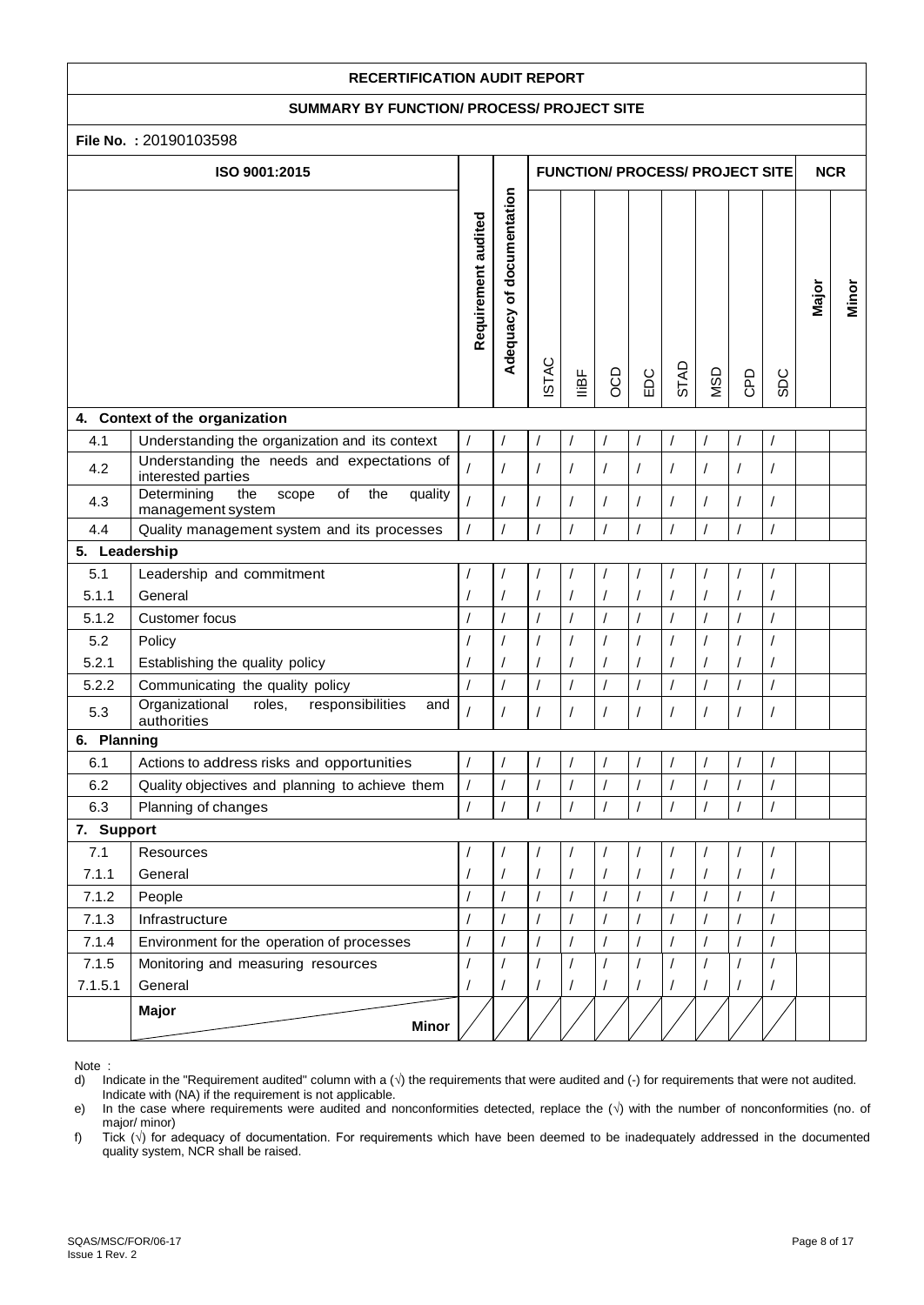| <b>RECERTIFICATION AUDIT REPORT</b>        |                                                                    |                     |                           |                |                      |                                        |                |                |            |            |                |             |       |
|--------------------------------------------|--------------------------------------------------------------------|---------------------|---------------------------|----------------|----------------------|----------------------------------------|----------------|----------------|------------|------------|----------------|-------------|-------|
| SUMMARY BY FUNCTION/ PROCESS/ PROJECT SITE |                                                                    |                     |                           |                |                      |                                        |                |                |            |            |                |             |       |
|                                            | ISO 9001:2015                                                      |                     |                           |                |                      | <b>FUNCTION/ PROCESS/ PROJECT SITE</b> |                |                |            |            |                | <b>NCR</b>  |       |
|                                            |                                                                    |                     |                           |                |                      |                                        |                |                |            |            |                |             |       |
|                                            |                                                                    | Requirement audited | Adequacy of documentation | <b>ISTAC</b>   | lliBF                | GOO                                    | EDC            | STAD           | <b>USD</b> | GPD        | <b>SDC</b>     | Major       | Minor |
| 7.1.5.2                                    | Measurement traceability                                           | $\prime$            |                           |                |                      |                                        |                |                |            |            |                |             |       |
| 7.1.6                                      | Organizational knowledge                                           | $\prime$            |                           | 1              | $\prime$             | $\prime$                               |                |                |            |            |                |             |       |
| 7.2                                        | Competence                                                         | $\overline{1}$      |                           |                | $\overline{1}$       | $\prime$                               |                |                |            |            | $\overline{1}$ |             |       |
| 7.3                                        | Awareness                                                          | $\prime$            |                           |                | $\prime$             | $\prime$                               |                | $\prime$       |            |            |                |             |       |
| 7.4                                        | Communication                                                      | $\prime$            |                           |                | $\overline{1}$       |                                        |                |                |            | $\prime$   |                |             |       |
| 7.5                                        | Documented information                                             |                     |                           |                | $\overline{1}$       |                                        |                |                |            |            |                |             |       |
| 7.5.1                                      | General                                                            |                     |                           |                | 1                    |                                        |                |                |            |            |                |             |       |
| 7.5.2                                      | Creating and updating                                              |                     |                           |                | $\overline{1}$       |                                        |                |                |            |            |                |             |       |
| 7.5.3                                      | Control of documented information                                  |                     |                           |                | $\overline{I}$       |                                        |                |                |            |            |                |             |       |
| 8. Operation                               |                                                                    |                     |                           |                |                      |                                        |                |                |            |            |                |             |       |
| 8.1                                        | Operational planning and control                                   |                     |                           |                |                      |                                        |                |                |            |            |                |             |       |
| 8.2                                        | Requirements for products and services                             | $\prime$            |                           |                | $\overline{I}$       |                                        |                |                |            |            | 1              |             |       |
| 8.2.1                                      | Customer communication                                             | $\overline{1}$      |                           |                | $\sqrt{\phantom{a}}$ | $\prime$                               |                |                |            | /          |                |             |       |
| 8.2.2                                      | Determining the requirements for products<br>and services          | $\overline{1}$      |                           |                | $\prime$             |                                        |                | $\prime$       |            | $\prime$   | $\overline{1}$ |             |       |
| 8.2.3                                      | Review of the requirements for products and<br>services            | $\overline{1}$      |                           |                | $\prime$             | $\prime$                               |                | /              | $\prime$   | $\prime$   | /              |             |       |
| 8.2.4                                      | Changes to requirements for products and<br>services               |                     |                           |                | $\prime$             | $\prime$                               |                |                | $\prime$   |            |                |             |       |
| 8.3                                        | Design and development of products and<br>services                 |                     |                           |                |                      |                                        |                |                |            |            |                |             |       |
| 8.3.1                                      | General                                                            |                     |                           |                | $\sqrt{2}$           |                                        |                |                |            |            |                |             |       |
| 8.3.2                                      | Design and development planning                                    | $\overline{1}$      |                           | $\overline{1}$ | $\overline{1}$       |                                        |                |                |            |            |                |             |       |
| 8.3.3                                      | Design and development inputs                                      |                     |                           |                | $\sqrt{\phantom{a}}$ |                                        |                |                |            |            |                |             |       |
| 8.3.4                                      | Design and development controls                                    | $\prime$            |                           | $\prime$       | $\overline{1}$       |                                        |                |                |            |            |                |             |       |
| 8.3.5                                      | Design and development outputs                                     | $\overline{1}$      |                           |                | $\sqrt{\phantom{a}}$ |                                        |                |                |            |            |                |             |       |
| 8.3.6                                      | Design and development changes                                     | $\overline{1}$      |                           | $\prime$       | $\prime$             |                                        |                |                |            |            |                |             |       |
| 8.4                                        | Control of externally provided processes,<br>products and services |                     |                           |                |                      |                                        |                |                |            |            |                |             |       |
| 8.4.1                                      | General                                                            |                     |                           |                | /                    |                                        |                | $\prime$       |            | $\prime$   |                |             |       |
| 8.4.2                                      | Type and extent of control                                         | $\overline{I}$      |                           | $\overline{I}$ | $\overline{1}$       | $\overline{1}$                         | $\overline{1}$ | $\overline{1}$ | $\prime$   | $\sqrt{2}$ | $\overline{1}$ |             |       |
| 8.4.3                                      | Information for external providers                                 |                     |                           |                | $\sqrt{2}$           |                                        |                |                |            |            |                |             |       |
|                                            | Major<br><b>Minor</b>                                              |                     |                           |                |                      |                                        |                |                |            |            |                | $\mathbf 0$ | 0     |

e) In the case where requirements were audited and nonconformities detected, replace the (√) with the number of nonconformities (no. of major/ minor)

f) Tick (√) for adequacy of documentation. For requirements which have been deemed to be inadequately addressed in the documented quality system, NCR shall be raised.

d) Indicate in the "Requirement audited" column with a  $(\vee)$  the requirements that were audited and  $(\cdot)$  for requirements that were not audited. Indicate with (NA) if the requirement is not applicable.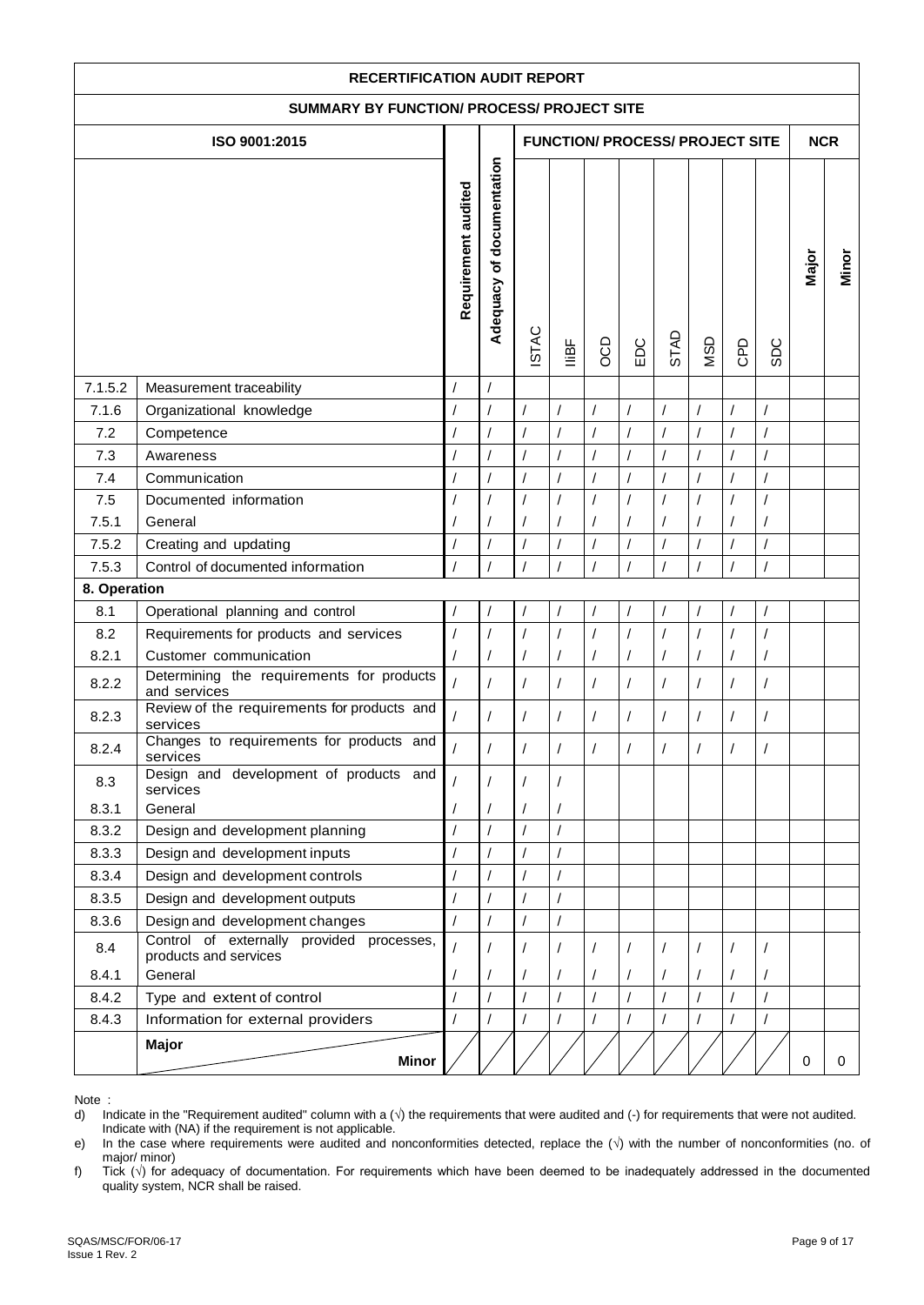| <b>RECERTIFICATION AUDIT REPORT</b>        |                                                                                |                            |                           |                      |                |                |                      |                |                                        |                      |                            |             |       |
|--------------------------------------------|--------------------------------------------------------------------------------|----------------------------|---------------------------|----------------------|----------------|----------------|----------------------|----------------|----------------------------------------|----------------------|----------------------------|-------------|-------|
| SUMMARY BY FUNCTION/ PROCESS/ PROJECT SITE |                                                                                |                            |                           |                      |                |                |                      |                |                                        |                      |                            |             |       |
|                                            | ISO 9001:2015                                                                  |                            |                           |                      |                |                |                      |                | <b>FUNCTION/ PROCESS/ PROJECT SITE</b> |                      |                            | <b>NCR</b>  |       |
|                                            |                                                                                | Requirement audited        | Adequacy of documentation | <b>ISTAC</b>         | liBF           | co             | EDC                  | STAD           | <b>USD</b>                             | GPD                  | <b>SDC</b>                 | Major       | Minor |
| 8.5<br>8.5.1                               | Production and service provision                                               | $\prime$                   | $\prime$                  |                      |                |                |                      | $\prime$       | 1                                      |                      |                            |             |       |
| 8.5.2                                      | Control of production and service provision<br>Identification and traceability | $\prime$<br>$\overline{1}$ | $\overline{1}$            | $\overline{1}$       | $\overline{1}$ | $\overline{1}$ | $\prime$<br>$\prime$ | $\overline{1}$ | $\overline{1}$                         | $\overline{1}$       | $\prime$<br>$\overline{1}$ |             |       |
| 8.5.3                                      | Property<br>belonging<br>to<br>customers<br>or<br>external providers           | $\prime$                   |                           |                      | /              | $\prime$       | $\sqrt{2}$           |                |                                        | $\overline{1}$       | $\prime$                   |             |       |
| 8.5.4                                      | Preservation                                                                   | $\overline{1}$             | $\overline{1}$            | $\sqrt{ }$           | $\overline{1}$ | $\overline{1}$ | $\overline{1}$       | $\overline{1}$ | $\overline{1}$                         | $\overline{1}$       | $\overline{1}$             |             |       |
| 8.5.5                                      | Post-delivery activities                                                       |                            | $\overline{1}$            | $\prime$             | $\prime$       | $\prime$       | $\sqrt{2}$           |                |                                        | $\prime$             | $\sqrt{2}$                 |             |       |
| 8.5.6                                      | Control of changes                                                             |                            | $\prime$                  |                      | $\prime$       |                | $\sqrt{2}$           |                | $\overline{1}$                         | $\overline{1}$       | $\prime$                   |             |       |
| 8.6                                        | Release of products and services                                               |                            |                           |                      |                |                | $\sqrt{2}$           |                |                                        | $\prime$             |                            |             |       |
| 8.7                                        | Control of nonconforming outputs                                               | $\prime$                   |                           | $\prime$             | $\overline{1}$ | $\prime$       | $\prime$             | $\prime$       | $\prime$                               | $\overline{1}$       | $\prime$                   |             |       |
|                                            | 9. Performance evaluation                                                      |                            |                           |                      |                |                |                      |                |                                        |                      |                            |             |       |
| 9.1<br>9.1.1                               | Monitoring,<br>analysis<br>and<br>measurement,<br>evaluation<br>General        |                            |                           |                      |                |                | $\prime$             |                |                                        | $\prime$             | $\prime$<br>$\prime$       |             |       |
| 9.1.2                                      | <b>Customer satisfaction</b>                                                   |                            |                           |                      |                | $\prime$       | $\prime$             |                | $\prime$                               | $\prime$             | $\sqrt{2}$                 |             |       |
| 9.1.3                                      | Analysis and evaluation                                                        | $\sqrt{2}$                 | $\prime$                  | $\prime$             | $\prime$       | $\prime$       | $\sqrt{\phantom{a}}$ | $\overline{1}$ | $\overline{1}$                         | $\sqrt{\phantom{a}}$ | $\sqrt{2}$                 |             |       |
| 9.2                                        | Internal audit                                                                 | $\prime$                   | $\overline{1}$            | $\sqrt{\phantom{a}}$ | $\sqrt{2}$     | $\prime$       | $\sqrt{\phantom{a}}$ | $\prime$       | $\sqrt{2}$                             | $\sqrt{\phantom{a}}$ | $\sqrt{\phantom{a}}$       |             |       |
| 9.3                                        | Management review                                                              |                            |                           |                      |                |                |                      |                |                                        |                      |                            |             |       |
| 9.3.1                                      | General                                                                        |                            |                           |                      |                |                | $\prime$             |                |                                        |                      | $\prime$                   |             |       |
| 9.3.2                                      | Management review inputs                                                       | $\overline{1}$             |                           | $\prime$             |                |                | $\prime$             |                | 1                                      | $\prime$             |                            |             |       |
| 9.3.3                                      | Management review outputs                                                      | $\prime$                   |                           | $\prime$             | $\sqrt{2}$     |                | $\sqrt{ }$           | $\prime$       | $\overline{I}$                         | $\prime$             | $\prime$                   |             |       |
|                                            | 10. Improvement                                                                |                            |                           |                      |                |                |                      |                |                                        |                      |                            |             |       |
| 10.1                                       | General                                                                        | $\overline{1}$             |                           |                      |                |                |                      |                |                                        | $\prime$             |                            |             |       |
| 10.2                                       | Nonconformity and corrective action                                            | $\overline{1}$             | $\prime$                  | $\prime$             | $\overline{1}$ | $\sqrt{2}$     | $\sqrt{2}$           | $\prime$       | $\overline{1}$                         | $\sqrt{ }$           | $\prime$                   |             |       |
| 10.3                                       | Continual improvement                                                          |                            |                           |                      | $\prime$       |                | $\sqrt{2}$           |                | $\prime$                               | $\overline{1}$       | $\prime$                   |             |       |
|                                            | <b>Other Certification Requirements</b>                                        |                            |                           |                      |                |                |                      |                |                                        |                      |                            |             |       |
| 1.                                         | Use of marks/ certificate                                                      |                            |                           |                      |                |                |                      |                |                                        |                      |                            |             |       |
|                                            | <b>Major</b><br><b>Minor</b>                                                   |                            |                           |                      |                |                |                      |                |                                        |                      |                            | $\mathbf 0$ | 0     |

Note :<br>d) In

Indicate in the "Requirement audited" column with a (√) the requirements that were audited and (-) for requirements that were not audited. Indicate with (NA) if the requirement is not applicable.

e) In the case where requirements were audited and nonconformities detected, replace the (√) with the number of nonconformities (no. of major/ minor)

f) Tick (√) for adequacy of documentation. For requirements which have been deemed to be inadequately addressed in the documented quality system, NCR shall be raised.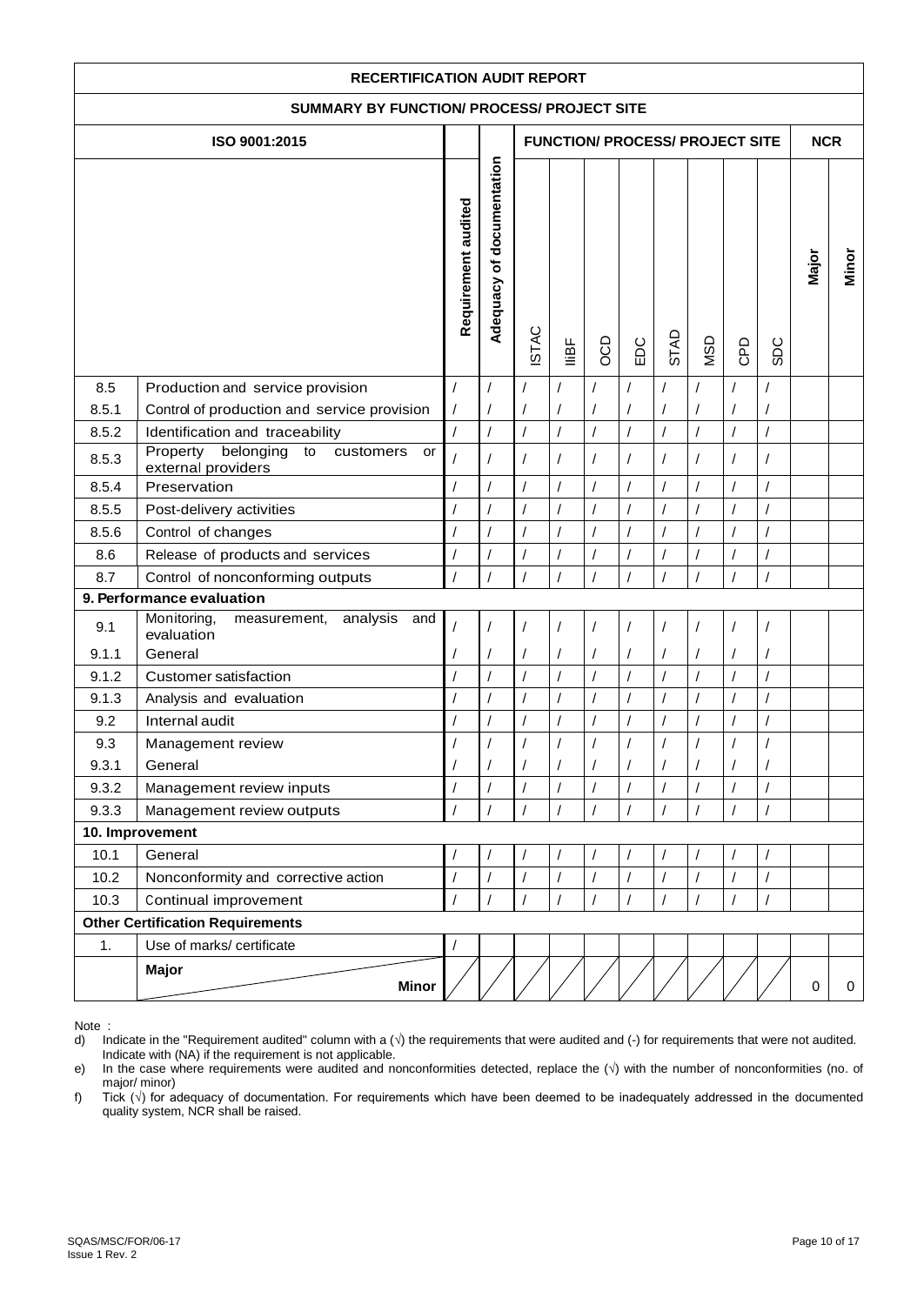#### **SUMMARY BY FUNCTION/ PROCESS/ PROJECT SITE**

## **File No. :** 20190103598

|               | LIIG IAO : 50190109990                                                                |                     |                           |                |                                                                              |                   |                              |             |                |                |                          |            |             |
|---------------|---------------------------------------------------------------------------------------|---------------------|---------------------------|----------------|------------------------------------------------------------------------------|-------------------|------------------------------|-------------|----------------|----------------|--------------------------|------------|-------------|
|               | ISO 9001:2015                                                                         |                     |                           |                | <b>FUNCTION/ PROCESS/ PROJECT SITE</b>                                       |                   |                              |             |                |                |                          | <b>NCR</b> |             |
|               |                                                                                       | Requirement audited | Adequacy of documentation | OCAP           | Deputy Rector (Students<br>Office of Deputy Kecron<br>Development& Community | <b>IIUM Press</b> | $\mathbf{\underline{\circ}}$ | <b>NOMI</b> | <b>ALO</b>     | SC4SH          | Office Of Internal Audit | Major      | Minor       |
|               | 4. Context of the organization                                                        |                     |                           |                |                                                                              |                   |                              |             |                |                |                          |            |             |
| 4.1           | Understanding the organization and its context                                        | $\prime$            |                           |                |                                                                              |                   |                              |             |                |                | 7                        |            |             |
| 4.2           | Understanding the needs and expectations of<br>interested parties                     |                     |                           |                | $\prime$                                                                     | $\prime$          |                              | $\prime$    |                |                | T                        |            |             |
| 4.3           | $\overline{of}$<br>Determining<br>scope<br>the<br>quality<br>the<br>management system | $\prime$            |                           |                | $\sqrt{2}$                                                                   | $\overline{I}$    | $\prime$                     |             | $\prime$       | $\overline{I}$ | /                        |            |             |
| 4.4           | Quality management system and its processes                                           | $\prime$            | $\overline{1}$            |                | $\prime$                                                                     | $\overline{1}$    | $\prime$                     | $\prime$    | $\overline{I}$ |                | $\overline{1}$           |            |             |
| 5. Leadership |                                                                                       |                     |                           |                |                                                                              |                   |                              |             |                |                |                          |            |             |
| 5.1           | Leadership and commitment                                                             |                     |                           |                |                                                                              |                   |                              |             |                |                |                          |            |             |
| 5.1.1         | General                                                                               |                     |                           |                |                                                                              |                   | $\prime$                     | $\prime$    |                |                | $\prime$                 |            |             |
| 5.1.2         | Customer focus                                                                        |                     |                           |                |                                                                              |                   |                              |             |                |                |                          |            |             |
| 5.2           | Policy                                                                                |                     |                           |                |                                                                              |                   |                              |             |                |                |                          |            |             |
| 5.2.1         | Establishing the quality policy                                                       |                     |                           |                |                                                                              |                   |                              |             |                |                | T                        |            |             |
| 5.2.2         | Communicating the quality policy                                                      | $\prime$            | $\prime$                  | $\overline{1}$ | $\prime$                                                                     | $\sqrt{2}$        | $\prime$                     | $\sqrt{2}$  | I              | $\prime$       | /                        |            |             |
| 5.3           | Organizational<br>roles,<br>responsibilities<br>and<br>authorities                    |                     |                           | $\prime$       | $\prime$                                                                     | $\prime$          | $\prime$                     | $\sqrt{2}$  |                | $\prime$       | /                        |            |             |
| 6. Planning   |                                                                                       |                     |                           |                |                                                                              |                   |                              |             |                |                |                          |            |             |
| 6.1           | Actions to address risks and opportunities                                            |                     |                           |                |                                                                              |                   | $\overline{1}$               |             |                |                |                          |            |             |
| 6.2           | Quality objectives and planning to achieve them                                       | $\prime$            |                           |                |                                                                              | $\sqrt{2}$        | $\prime$                     |             |                |                | /                        |            |             |
| 6.3           | Planning of changes                                                                   | $\prime$            | $\prime$                  | $\prime$       | $\overline{I}$                                                               | $\overline{I}$    |                              |             | $\overline{I}$ |                | $\overline{1}$           |            |             |
| 7. Support    |                                                                                       |                     |                           |                |                                                                              |                   |                              |             |                |                |                          |            |             |
| 7.1           | Resources                                                                             |                     |                           |                |                                                                              |                   |                              |             |                |                |                          |            |             |
| 7.1.1         | General                                                                               |                     |                           |                |                                                                              |                   |                              |             |                |                | /                        |            |             |
| 7.1.2         | People                                                                                |                     | $\prime$                  |                |                                                                              | $\sqrt{2}$        |                              | $\prime$    |                |                | $\overline{1}$           |            |             |
| 7.1.3         | Infrastructure                                                                        |                     | $\prime$                  | $\prime$       | $\sqrt{2}$                                                                   | $\sqrt{2}$        | $\prime$                     | $\prime$    | $\prime$       | $\prime$       | $\prime$                 |            |             |
| 7.1.4         | Environment for the operation of processes                                            |                     |                           |                |                                                                              | $\sqrt{2}$        | $\prime$                     | $\sqrt{2}$  |                |                | $\prime$                 |            |             |
| 7.1.5         | Monitoring and measuring resources                                                    |                     |                           |                |                                                                              | $\sqrt{2}$        |                              |             |                | $\prime$       |                          |            |             |
| 7.1.5.1       | General                                                                               |                     |                           |                |                                                                              |                   |                              | $\prime$    |                |                |                          |            |             |
|               | Major<br><b>Minor</b>                                                                 |                     |                           |                |                                                                              |                   |                              |             |                |                |                          | 0          | $\mathbf 0$ |

Note :

g) Indicate in the "Requirement audited" column with a  $(\sqrt{})$  the requirements that were audited and  $(\cdot)$  for requirements that were not audited.

Indicate with  $(NA)$  if the requirement is not applicable.<br>  $h)$  In the case where requirements were audited and n h) In the case where requirements were audited and nonconformities detected, replace the (√) with the number of nonconformities (no. of major/ minor)

i) Tick (√) for adequacy of documentation. For requirements which have been deemed to be inadequately addressed in the documented quality system, NCR shall be raised.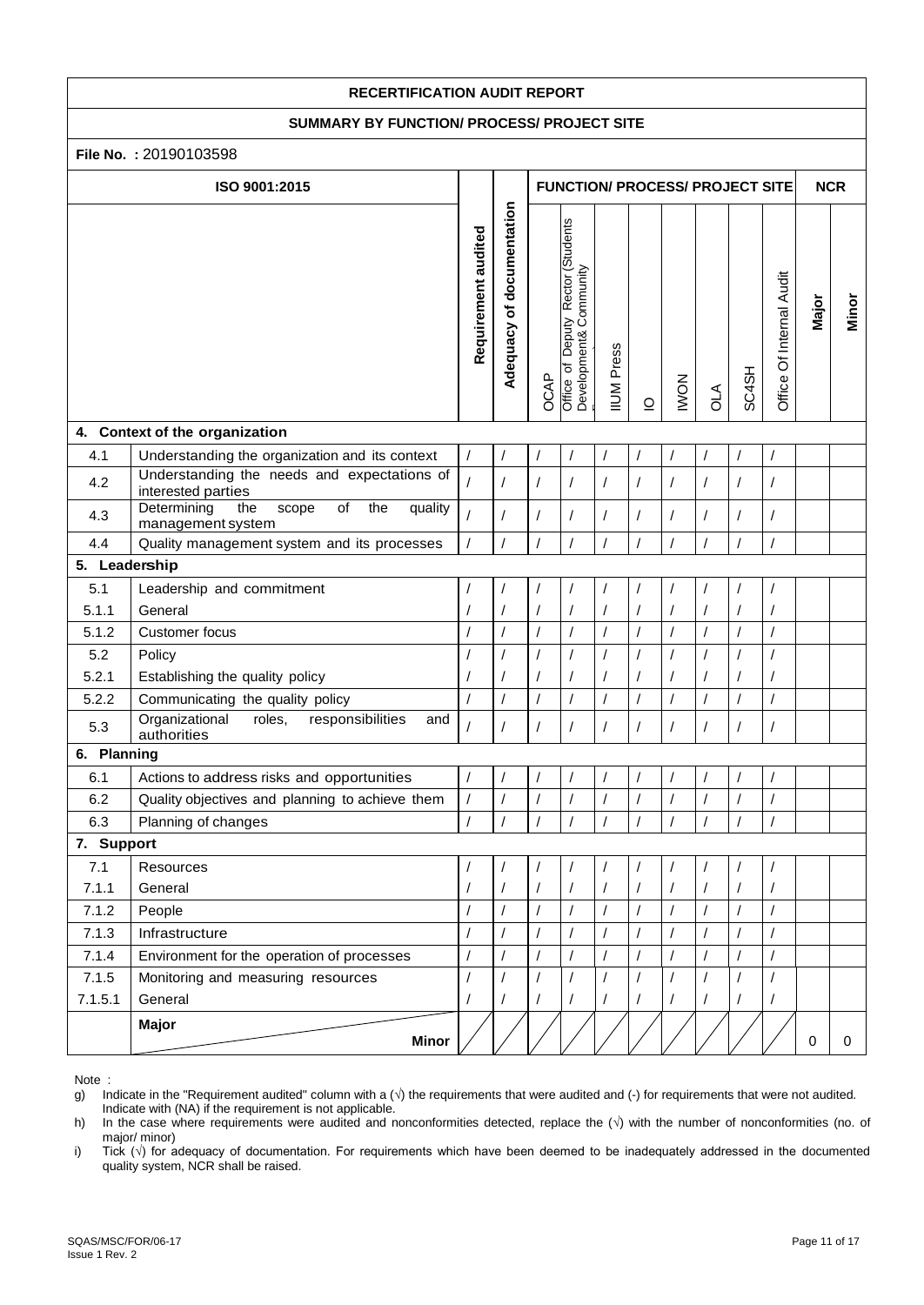| <b>RECERTIFICATION AUDIT REPORT</b>        |                                                                                                      |                     |                           |                |                                                                                                                                              |                                        |                |                      |                |                |                          |             |       |
|--------------------------------------------|------------------------------------------------------------------------------------------------------|---------------------|---------------------------|----------------|----------------------------------------------------------------------------------------------------------------------------------------------|----------------------------------------|----------------|----------------------|----------------|----------------|--------------------------|-------------|-------|
| SUMMARY BY FUNCTION/ PROCESS/ PROJECT SITE |                                                                                                      |                     |                           |                |                                                                                                                                              |                                        |                |                      |                |                |                          |             |       |
|                                            | ISO 9001:2015                                                                                        |                     |                           |                |                                                                                                                                              | <b>FUNCTION/ PROCESS/ PROJECT SITE</b> |                |                      |                |                |                          | <b>NCR</b>  |       |
|                                            |                                                                                                      | Requirement audited | Adequacy of documentation | OCAP           | Deputy Rector (Students<br>Development& Community<br><b>IIUM</b> Press<br>$\mathsf{p}$<br><b>NOMI</b><br>Office<br><b>Alo</b><br>$\supseteq$ |                                        |                |                      |                |                | Office Of Internal Audit | Major       | Minor |
| 7.1.5.2                                    | Measurement traceability                                                                             |                     |                           |                |                                                                                                                                              |                                        |                |                      |                |                |                          |             |       |
| 7.1.6                                      | Organizational knowledge                                                                             | $\prime$            | $\prime$                  | $\overline{1}$ | $\prime$                                                                                                                                     | $\overline{1}$                         | $\prime$       | $\overline{I}$       | $\overline{1}$ | $\prime$       | $\sqrt{ }$               |             |       |
| 7.2                                        | Competence                                                                                           | $\overline{I}$      | $\prime$                  | $\overline{I}$ | $\overline{1}$                                                                                                                               | $\prime$                               | $\prime$       | $\overline{1}$       | $\overline{1}$ | $\overline{1}$ | $\overline{1}$           |             |       |
| 7.3                                        | Awareness                                                                                            | $\prime$            |                           |                | $\overline{1}$                                                                                                                               |                                        |                | $\prime$             |                |                |                          |             |       |
| 7.4                                        | Communication                                                                                        | $\prime$            |                           | $\prime$       | $\overline{1}$                                                                                                                               | $\sqrt{2}$                             | $\overline{1}$ | $\overline{I}$       |                | $\prime$       | $\overline{1}$           |             |       |
| 7.5                                        | Documented information                                                                               |                     |                           |                | $\overline{1}$                                                                                                                               |                                        |                |                      |                |                |                          |             |       |
| 7.5.1                                      | General                                                                                              |                     |                           |                | 1                                                                                                                                            |                                        |                |                      |                |                |                          |             |       |
| 7.5.2                                      | Creating and updating                                                                                |                     |                           |                | $\overline{1}$                                                                                                                               |                                        |                |                      |                |                | $\prime$                 |             |       |
| 7.5.3                                      | Control of documented information                                                                    |                     |                           |                | $\overline{1}$                                                                                                                               |                                        |                |                      |                |                |                          |             |       |
| 8. Operation                               |                                                                                                      |                     |                           |                |                                                                                                                                              |                                        |                |                      |                |                |                          |             |       |
| 8.1                                        | Operational planning and control                                                                     |                     |                           |                | $\prime$                                                                                                                                     |                                        |                |                      |                |                |                          |             |       |
| 8.2                                        | Requirements for products and services                                                               | $\overline{I}$      |                           |                | $\overline{I}$                                                                                                                               | $\prime$                               |                |                      | $\sqrt{2}$     | $\prime$       | $\prime$                 |             |       |
| 8.2.1                                      | Customer communication                                                                               |                     |                           |                | $\sqrt{2}$                                                                                                                                   | 1                                      |                |                      |                | 1              |                          |             |       |
| 8.2.2                                      | Determining the requirements for products<br>and services                                            | $\overline{1}$      |                           |                | $\overline{1}$                                                                                                                               |                                        |                | $\prime$             |                |                |                          |             |       |
| 8.2.3                                      | Review of the requirements for products and<br>services                                              |                     |                           |                | $\prime$                                                                                                                                     | 1                                      |                |                      |                | /              |                          |             |       |
| 8.2.4                                      | Changes to requirements for products and<br>services                                                 |                     |                           |                | $\prime$                                                                                                                                     | $\prime$                               |                |                      |                | $\prime$       |                          |             |       |
| 8.3                                        | Design and development of products and<br>services                                                   |                     |                           |                |                                                                                                                                              |                                        |                |                      |                |                |                          |             |       |
| 8.3.1                                      | General                                                                                              |                     |                           |                |                                                                                                                                              |                                        |                |                      |                |                |                          |             |       |
| 8.3.2                                      | Design and development planning                                                                      | $\overline{1}$      |                           |                |                                                                                                                                              |                                        |                |                      |                |                |                          |             |       |
| 8.3.3                                      | Design and development inputs                                                                        |                     |                           |                |                                                                                                                                              |                                        |                |                      |                |                |                          |             |       |
| 8.3.4                                      | Design and development controls                                                                      | $\prime$            |                           |                |                                                                                                                                              |                                        |                |                      |                |                |                          |             |       |
| 8.3.5                                      | Design and development outputs                                                                       | $\overline{1}$      |                           |                |                                                                                                                                              |                                        |                |                      |                |                |                          |             |       |
| 8.3.6<br>8.4                               | Design and development changes<br>Control of externally provided processes,<br>products and services | $\overline{1}$      | $\prime$                  |                |                                                                                                                                              |                                        |                |                      |                |                |                          |             |       |
| 8.4.1                                      | General                                                                                              |                     |                           |                | /                                                                                                                                            | $\prime$                               |                | $\prime$             | $\prime$       | $\prime$       |                          |             |       |
| 8.4.2                                      | Type and extent of control                                                                           | $\prime$            |                           | /              | $\overline{1}$                                                                                                                               | $\prime$                               | $\prime$       | $\overline{1}$       | $\prime$       | $\overline{1}$ | $\overline{1}$           |             |       |
| 8.4.3                                      | Information for external providers                                                                   |                     |                           | $\sqrt{2}$     | $\sqrt{\phantom{a}}$                                                                                                                         | $\prime$                               | $\prime$       | $\sqrt{\phantom{a}}$ | $\sqrt{2}$     | $\prime$       |                          |             |       |
|                                            | Major<br><b>Minor</b>                                                                                |                     |                           |                |                                                                                                                                              |                                        |                |                      |                |                |                          | $\mathbf 0$ | 0     |

h) In the case where requirements were audited and nonconformities detected, replace the (√) with the number of nonconformities (no. of major/ minor)

i) Tick (√) for adequacy of documentation. For requirements which have been deemed to be inadequately addressed in the documented quality system, NCR shall be raised.

g) Indicate in the "Requirement audited" column with a  $(\vee)$  the requirements that were audited and  $(\cdot)$  for requirements that were not audited. Indicate with (NA) if the requirement is not applicable.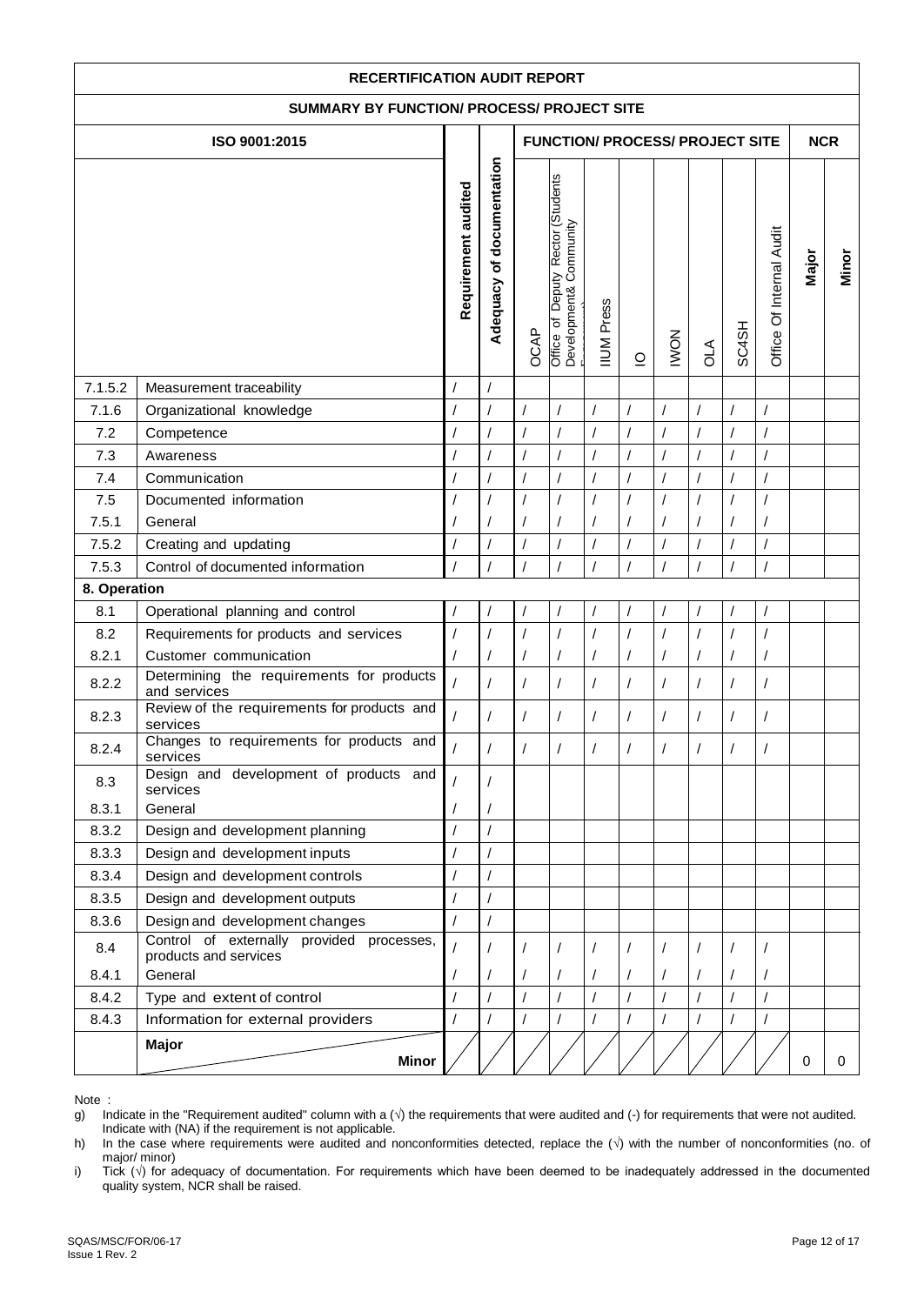| <b>RECERTIFICATION AUDIT REPORT</b>                                                                                                                                                               |                                                                                |                            |                |                                        |                |                |                                              |                |                |                      |                                    |             |   |
|---------------------------------------------------------------------------------------------------------------------------------------------------------------------------------------------------|--------------------------------------------------------------------------------|----------------------------|----------------|----------------------------------------|----------------|----------------|----------------------------------------------|----------------|----------------|----------------------|------------------------------------|-------------|---|
| SUMMARY BY FUNCTION/ PROCESS/ PROJECT SITE                                                                                                                                                        |                                                                                |                            |                |                                        |                |                |                                              |                |                |                      |                                    |             |   |
|                                                                                                                                                                                                   | ISO 9001:2015                                                                  |                            |                | <b>FUNCTION/ PROCESS/ PROJECT SITE</b> |                |                |                                              |                |                |                      | <b>NCR</b>                         |             |   |
| Adequacy of documentation<br>Office of Deputy Rector (Students<br>Requirement audited<br>Development& Community<br><b>IIUM</b> Press<br>SC4SH<br>OCAP<br><b>NOMI</b><br><b>AJO</b><br>$\supseteq$ |                                                                                |                            |                | Office Of Internal Audit               | Major          | Minor          |                                              |                |                |                      |                                    |             |   |
| 8.5                                                                                                                                                                                               | Production and service provision                                               | $\prime$                   | $\prime$       |                                        |                |                |                                              | $\sqrt{2}$     | 1              |                      |                                    |             |   |
| 8.5.1<br>8.5.2                                                                                                                                                                                    | Control of production and service provision<br>Identification and traceability | $\prime$<br>$\overline{1}$ | $\overline{1}$ | $\prime$                               | $\overline{1}$ | $\overline{1}$ | $\overline{1}$                               |                | $\overline{1}$ | $\overline{1}$       | $\prime$<br>$\overline{1}$         |             |   |
| 8.5.3                                                                                                                                                                                             | Property<br>belonging<br>to<br>customers<br>or<br>external providers           | $\overline{1}$             |                |                                        |                | $\sqrt{2}$     | $\sqrt{2}$                                   |                |                | $\prime$             | $\prime$                           |             |   |
| 8.5.4                                                                                                                                                                                             | Preservation                                                                   | $\overline{1}$             | $\overline{1}$ | $\overline{1}$                         | $\overline{1}$ | $\overline{1}$ | $\overline{1}$                               | $\overline{1}$ | $\overline{1}$ | $\overline{1}$       | $\prime$                           |             |   |
| 8.5.5                                                                                                                                                                                             | Post-delivery activities                                                       |                            |                |                                        |                | $\sqrt{2}$     | $\sqrt{2}$                                   |                |                | $\overline{1}$       | $\sqrt{2}$                         |             |   |
| 8.5.6                                                                                                                                                                                             | Control of changes                                                             |                            |                |                                        | $\prime$       |                | $\prime$                                     |                |                | $\prime$             | $\sqrt{2}$                         |             |   |
| 8.6                                                                                                                                                                                               | Release of products and services                                               |                            |                |                                        |                |                |                                              |                |                | $\prime$             |                                    |             |   |
| 8.7                                                                                                                                                                                               | Control of nonconforming outputs                                               | $\prime$                   |                |                                        | $\overline{1}$ | $\prime$       | $\prime$                                     | $\prime$       | $\sqrt{2}$     | $\overline{1}$       | $\prime$                           |             |   |
|                                                                                                                                                                                                   | 9. Performance evaluation                                                      |                            |                |                                        |                |                |                                              |                |                |                      |                                    |             |   |
| 9.1                                                                                                                                                                                               | Monitoring,<br>analysis<br>measurement,<br>and<br>evaluation                   |                            |                |                                        |                |                | $\prime$                                     |                |                |                      | $\prime$                           |             |   |
| 9.1.1                                                                                                                                                                                             | General                                                                        |                            |                |                                        |                |                |                                              |                |                |                      |                                    |             |   |
| 9.1.2                                                                                                                                                                                             | <b>Customer satisfaction</b>                                                   | $\sqrt{2}$                 | $\prime$       | $\prime$                               |                | $\sqrt{2}$     | $\prime$                                     | $\prime$       | $\prime$       | $\prime$             | $\sqrt{2}$                         |             |   |
| 9.1.3<br>9.2                                                                                                                                                                                      | Analysis and evaluation<br>Internal audit                                      |                            | $\overline{1}$ | $\prime$                               | $\prime$       | $\overline{1}$ | $\sqrt{\phantom{a}}$<br>$\sqrt{\phantom{a}}$ |                | $\overline{1}$ | $\sqrt{\phantom{a}}$ | $\sqrt{2}$<br>$\sqrt{\phantom{a}}$ |             |   |
| 9.3                                                                                                                                                                                               |                                                                                | $\prime$                   |                |                                        | $\sqrt{2}$     | $\prime$       |                                              |                | /              | $\overline{1}$       |                                    |             |   |
| 9.3.1                                                                                                                                                                                             | Management review<br>General                                                   |                            |                |                                        |                |                |                                              |                |                |                      | $\prime$                           |             |   |
| 9.3.2                                                                                                                                                                                             | Management review inputs                                                       | $\overline{1}$             |                | $\prime$                               |                |                | $\prime$                                     |                | 1              |                      |                                    |             |   |
| 9.3.3                                                                                                                                                                                             | Management review outputs                                                      | $\prime$                   |                | $\prime$                               | $\sqrt{2}$     |                | $\sqrt{ }$                                   | $\prime$       | $\sqrt{2}$     | $\prime$             | $\prime$                           |             |   |
|                                                                                                                                                                                                   | 10. Improvement                                                                |                            |                |                                        |                |                |                                              |                |                |                      |                                    |             |   |
| 10.1                                                                                                                                                                                              | General                                                                        | $\overline{1}$             |                |                                        |                |                |                                              |                |                |                      |                                    |             |   |
| 10.2                                                                                                                                                                                              | Nonconformity and corrective action                                            | $\sqrt{2}$                 | $\prime$       | $\prime$                               | $\prime$       | $\overline{1}$ | $\sqrt{2}$                                   |                | $\overline{1}$ | $\sqrt{ }$           | $\prime$                           |             |   |
| 10.3                                                                                                                                                                                              | Continual improvement                                                          |                            |                |                                        | $\prime$       |                | $\sqrt{2}$                                   |                |                | $\sqrt{2}$           | $\prime$                           |             |   |
|                                                                                                                                                                                                   | <b>Other Certification Requirements</b>                                        |                            |                |                                        |                |                |                                              |                |                |                      |                                    |             |   |
| 1.                                                                                                                                                                                                | Use of marks/ certificate                                                      |                            |                |                                        |                |                |                                              |                |                |                      |                                    |             |   |
|                                                                                                                                                                                                   | <b>Major</b><br><b>Minor</b>                                                   |                            |                |                                        |                |                |                                              |                |                |                      |                                    | $\mathbf 0$ | 0 |

Note :<br>g) In Indicate in the "Requirement audited" column with a  $(\sqrt{ } )$  the requirements that were audited and  $( - )$  for requirements that were not audited. Indicate with (NA) if the requirement is not applicable.

h) In the case where requirements were audited and nonconformities detected, replace the (√) with the number of nonconformities (no. of major/ minor)

i) Tick (√) for adequacy of documentation. For requirements which have been deemed to be inadequately addressed in the documented quality system, NCR shall be raised.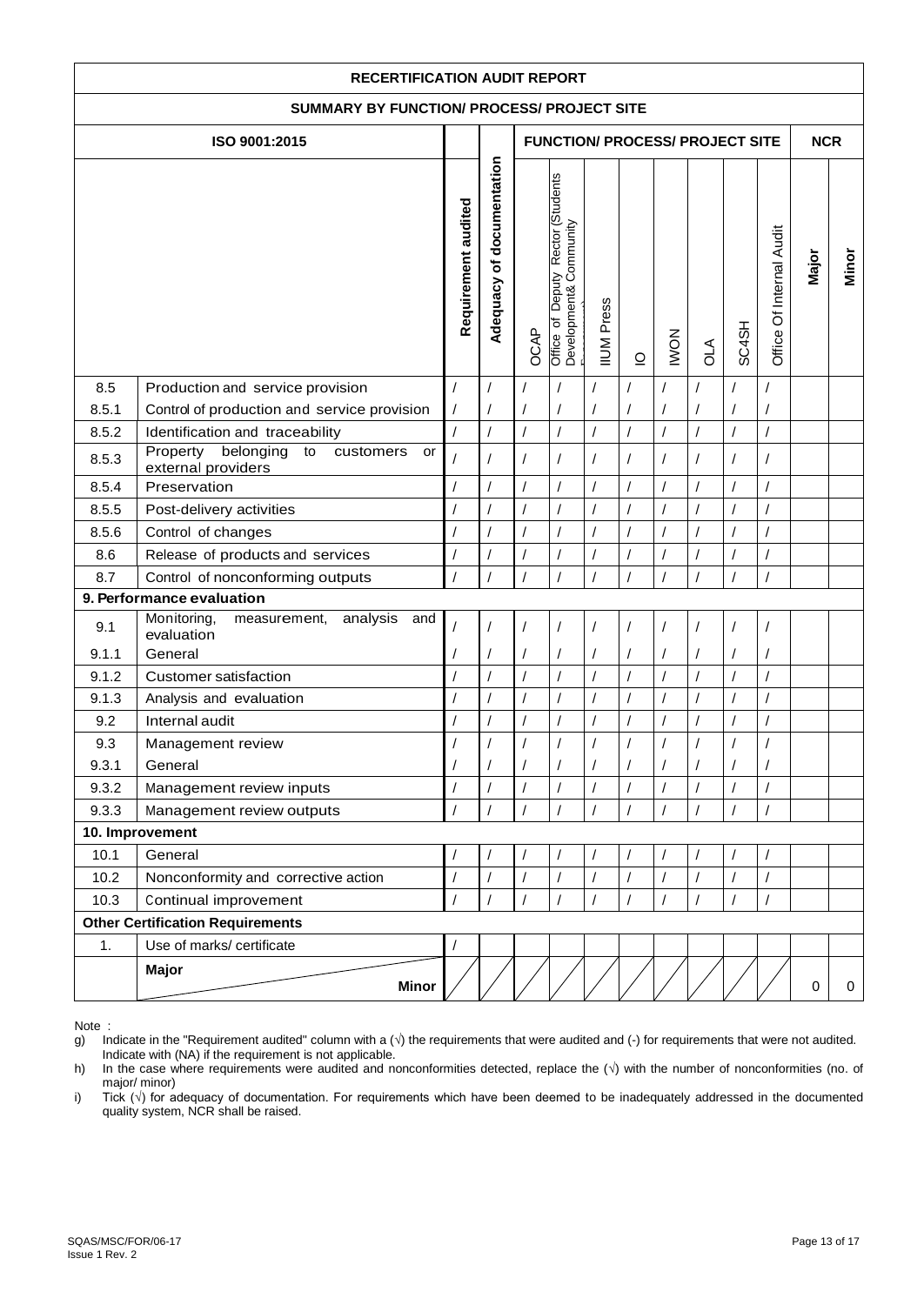#### **SUMMARY BY FUNCTION/ PROCESS/ PROJECT SITE**

#### **File No. :** 20190103598

|               | <b>File No.: 20190103598</b>                                                                                                       |                      |                |                                        |                      |  |  |  |  |            |          |             |
|---------------|------------------------------------------------------------------------------------------------------------------------------------|----------------------|----------------|----------------------------------------|----------------------|--|--|--|--|------------|----------|-------------|
|               | ISO 9001:2015                                                                                                                      |                      |                | <b>FUNCTION/ PROCESS/ PROJECT SITE</b> |                      |  |  |  |  | <b>NCR</b> |          |             |
|               | Adequacy of documentation<br>Requirement audited<br><b>Ombudsman &amp;</b><br><b>IIUM Academy</b><br><b>Drrice of</b><br>Integrity |                      | Major          | Minor                                  |                      |  |  |  |  |            |          |             |
|               | 4. Context of the organization                                                                                                     |                      |                |                                        |                      |  |  |  |  |            |          |             |
| 4.1           | Understanding the organization and its context                                                                                     | $\sqrt{ }$           |                | $\sqrt{2}$                             |                      |  |  |  |  |            |          |             |
| 4.2           | Understanding the needs and expectations of<br>interested parties                                                                  | $\prime$             |                | $\prime$                               |                      |  |  |  |  |            |          |             |
| 4.3           | Determining<br>of<br>the<br>the<br>scope<br>quality<br>management system                                                           | $\prime$             |                | $\prime$                               |                      |  |  |  |  |            |          |             |
| 4.4           | Quality management system and its processes                                                                                        |                      |                |                                        |                      |  |  |  |  |            |          |             |
| 5. Leadership |                                                                                                                                    |                      |                |                                        |                      |  |  |  |  |            |          |             |
| 5.1           | Leadership and commitment                                                                                                          | $\overline{1}$       |                |                                        |                      |  |  |  |  |            |          |             |
| 5.1.1         | General                                                                                                                            |                      |                |                                        |                      |  |  |  |  |            |          |             |
| 5.1.2         | Customer focus                                                                                                                     | $\prime$             | $\prime$       |                                        |                      |  |  |  |  |            |          |             |
| 5.2           | Policy                                                                                                                             |                      |                |                                        |                      |  |  |  |  |            |          |             |
| 5.2.1         | Establishing the quality policy                                                                                                    |                      |                |                                        | $\prime$             |  |  |  |  |            |          |             |
| 5.2.2         | Communicating the quality policy                                                                                                   | $\sqrt{\phantom{a}}$ | $\prime$       | $\sqrt{\phantom{a}}$                   | $\sqrt{\phantom{a}}$ |  |  |  |  |            |          |             |
| 5.3           | roles,<br>Organizational<br>responsibilities<br>and<br>authorities                                                                 | $\overline{1}$       | $\prime$       | $\sqrt{2}$                             | $\sqrt{2}$           |  |  |  |  |            |          |             |
| 6. Planning   |                                                                                                                                    |                      |                |                                        |                      |  |  |  |  |            |          |             |
| 6.1           | Actions to address risks and opportunities                                                                                         |                      |                |                                        |                      |  |  |  |  |            |          |             |
| 6.2           | Quality objectives and planning to achieve them                                                                                    | $\sqrt{\phantom{a}}$ | $\overline{1}$ | $\overline{1}$                         |                      |  |  |  |  |            |          |             |
| 6.3           | Planning of changes                                                                                                                | $\prime$             |                |                                        |                      |  |  |  |  |            |          |             |
| 7. Support    |                                                                                                                                    |                      |                |                                        |                      |  |  |  |  |            |          |             |
| 7.1           | Resources                                                                                                                          | $\overline{1}$       |                |                                        |                      |  |  |  |  |            |          |             |
| 7.1.1         | General                                                                                                                            |                      |                |                                        |                      |  |  |  |  |            |          |             |
| 7.1.2         | People                                                                                                                             | $\overline{1}$       | $\prime$       | $\sqrt{ }$                             | $\prime$             |  |  |  |  |            |          |             |
| 7.1.3         | Infrastructure                                                                                                                     | $\prime$             |                | $\prime$                               |                      |  |  |  |  |            |          |             |
| 7.1.4         | Environment for the operation of processes                                                                                         | $\sqrt{2}$           | $\prime$       | $\prime$                               |                      |  |  |  |  |            |          |             |
| 7.1.5         | Monitoring and measuring resources                                                                                                 |                      |                |                                        |                      |  |  |  |  |            |          |             |
| 7.1.5.1       | General                                                                                                                            |                      |                |                                        |                      |  |  |  |  |            |          |             |
|               | Major<br><b>Minor</b>                                                                                                              |                      |                |                                        |                      |  |  |  |  |            | $\Omega$ | $\mathbf 0$ |

Note :

j) Indicate in the "Requirement audited" column with a  $(\sqrt{})$  the requirements that were audited and  $(\cdot)$  for requirements that were not audited.

Indicate with  $(NA)$  if the requirement is not applicable.<br>  $k$ ) In the case where requirements were audited and n In the case where requirements were audited and nonconformities detected, replace the (√) with the number of nonconformities (no. of major/ minor)

l) Tick (√) for adequacy of documentation. For requirements which have been deemed to be inadequately addressed in the documented quality system, NCR shall be raised.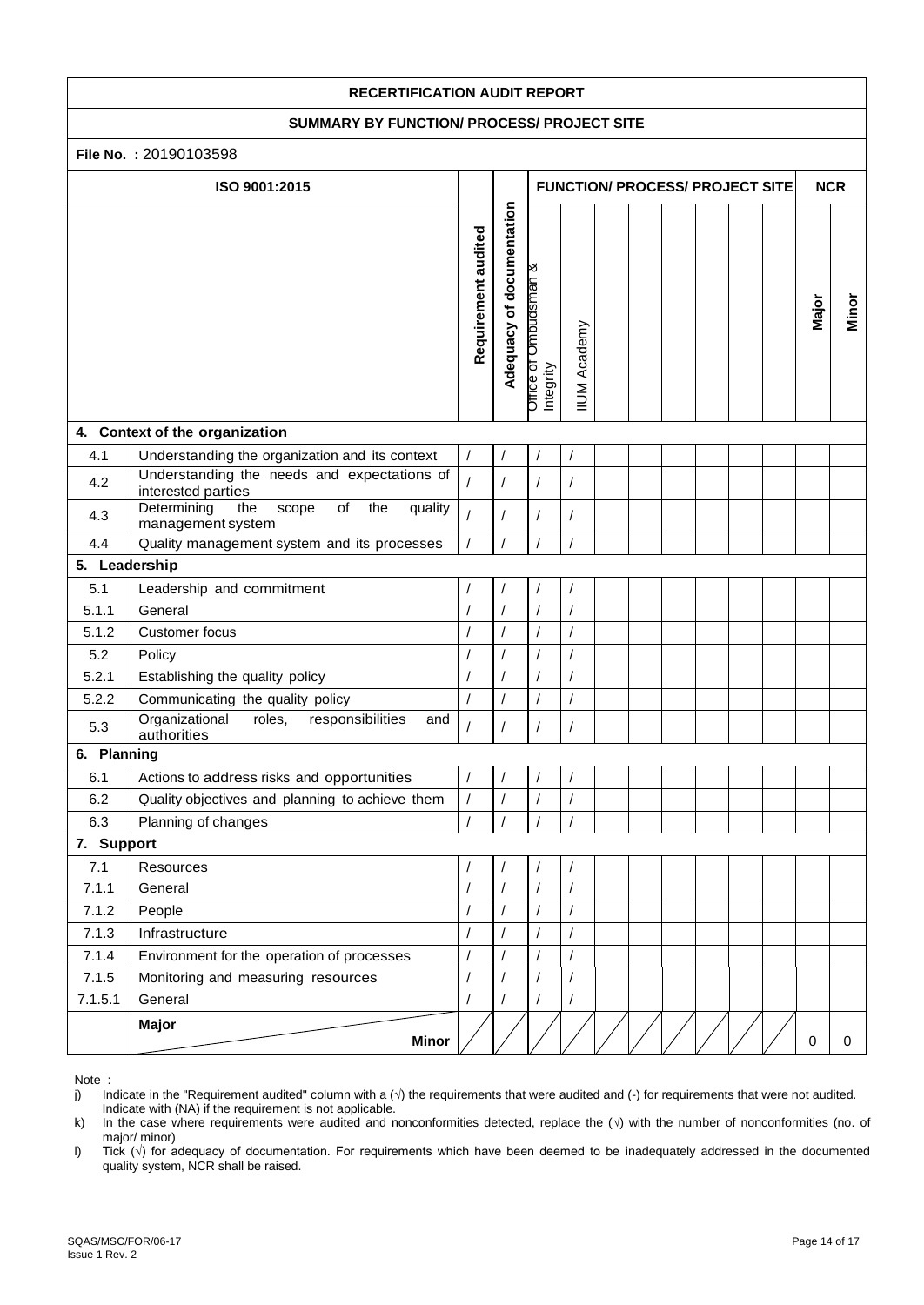| <b>RECERTIFICATION AUDIT REPORT</b> |                                                                                                      |                     |                           |                                       |                      |  |  |            |  |  |  |             |       |
|-------------------------------------|------------------------------------------------------------------------------------------------------|---------------------|---------------------------|---------------------------------------|----------------------|--|--|------------|--|--|--|-------------|-------|
|                                     | <b>SUMMARY BY FUNCTION/ PROCESS/ PROJECT SITE</b>                                                    |                     |                           |                                       |                      |  |  |            |  |  |  |             |       |
|                                     | ISO 9001:2015<br><b>FUNCTION/ PROCESS/ PROJECT SITE</b>                                              |                     |                           |                                       |                      |  |  | <b>NCR</b> |  |  |  |             |       |
|                                     |                                                                                                      |                     |                           |                                       |                      |  |  |            |  |  |  |             |       |
|                                     |                                                                                                      | Requirement audited | Adequacy of documentation | Ombudsman &<br>Office of<br>Integrity | <b>IIUM Academy</b>  |  |  |            |  |  |  | Major       | Minor |
| 7.1.5.2                             | Measurement traceability                                                                             |                     |                           |                                       |                      |  |  |            |  |  |  |             |       |
| 7.1.6                               | Organizational knowledge                                                                             | $\prime$            |                           | $\prime$                              | $\overline{1}$       |  |  |            |  |  |  |             |       |
| 7.2                                 | Competence                                                                                           | $\prime$            |                           | $\overline{I}$                        | $\sqrt{\phantom{a}}$ |  |  |            |  |  |  |             |       |
| 7.3                                 | Awareness                                                                                            |                     |                           |                                       | $\overline{1}$       |  |  |            |  |  |  |             |       |
| 7.4                                 | Communication                                                                                        | $\overline{1}$      |                           | $\overline{I}$                        | $\overline{1}$       |  |  |            |  |  |  |             |       |
| 7.5                                 | Documented information                                                                               |                     |                           |                                       | $\sqrt{\phantom{a}}$ |  |  |            |  |  |  |             |       |
| 7.5.1                               | General                                                                                              |                     |                           |                                       | $\sqrt{2}$           |  |  |            |  |  |  |             |       |
| 7.5.2                               | Creating and updating                                                                                |                     |                           |                                       | $\overline{1}$       |  |  |            |  |  |  |             |       |
| 7.5.3                               | Control of documented information                                                                    |                     |                           |                                       | $\overline{I}$       |  |  |            |  |  |  |             |       |
| 8. Operation                        |                                                                                                      |                     |                           |                                       |                      |  |  |            |  |  |  |             |       |
| 8.1                                 | Operational planning and control                                                                     |                     |                           |                                       |                      |  |  |            |  |  |  |             |       |
| 8.2                                 | Requirements for products and services                                                               |                     |                           |                                       | $\overline{1}$       |  |  |            |  |  |  |             |       |
| 8.2.1                               | Customer communication                                                                               | $\prime$            |                           |                                       | $\overline{1}$       |  |  |            |  |  |  |             |       |
| 8.2.2                               | Determining the requirements for products<br>and services                                            | $\overline{1}$      |                           |                                       | $\prime$             |  |  |            |  |  |  |             |       |
| 8.2.3                               | Review of the requirements for products and<br>services<br>Changes to requirements for products and  |                     |                           | $\prime$                              | $\sqrt{2}$           |  |  |            |  |  |  |             |       |
| 8.2.4                               | services                                                                                             |                     |                           |                                       | $\prime$             |  |  |            |  |  |  |             |       |
| 8.3                                 | Design and development of products and<br>services                                                   |                     |                           |                                       | $\prime$             |  |  |            |  |  |  |             |       |
| 8.3.1                               | General                                                                                              |                     |                           |                                       | $\prime$             |  |  |            |  |  |  |             |       |
| 8.3.2                               | Design and development planning                                                                      | $\prime$            | $\prime$                  |                                       | $\overline{1}$       |  |  |            |  |  |  |             |       |
| 8.3.3                               | Design and development inputs                                                                        | $\prime$            |                           |                                       | $\sqrt{\phantom{a}}$ |  |  |            |  |  |  |             |       |
| 8.3.4                               | Design and development controls                                                                      | $\overline{I}$      |                           |                                       | $\overline{1}$       |  |  |            |  |  |  |             |       |
| 8.3.5                               | Design and development outputs                                                                       |                     |                           |                                       | $\prime$             |  |  |            |  |  |  |             |       |
| 8.3.6<br>8.4                        | Design and development changes<br>Control of externally provided processes,<br>products and services | $\prime$            | $\overline{1}$            |                                       | $\sqrt{2}$           |  |  |            |  |  |  |             |       |
| 8.4.1                               | General                                                                                              |                     |                           |                                       |                      |  |  |            |  |  |  |             |       |
| 8.4.2                               | Type and extent of control                                                                           | $\overline{1}$      |                           |                                       | $\overline{1}$       |  |  |            |  |  |  |             |       |
| 8.4.3                               | Information for external providers                                                                   |                     |                           |                                       | $\overline{1}$       |  |  |            |  |  |  |             |       |
|                                     | <b>Major</b><br><b>Minor</b>                                                                         |                     |                           |                                       |                      |  |  |            |  |  |  | $\mathbf 0$ | 0     |

j) Indicate in the "Requirement audited" column with a (√) the requirements that were audited and (-) for requirements that were not audited. Indicate with (NA) if the requirement is not applicable.

k) In the case where requirements were audited and nonconformities detected, replace the (√) with the number of nonconformities (no. of major/ minor)

l) Tick (√) for adequacy of documentation. For requirements which have been deemed to be inadequately addressed in the documented quality system, NCR shall be raised.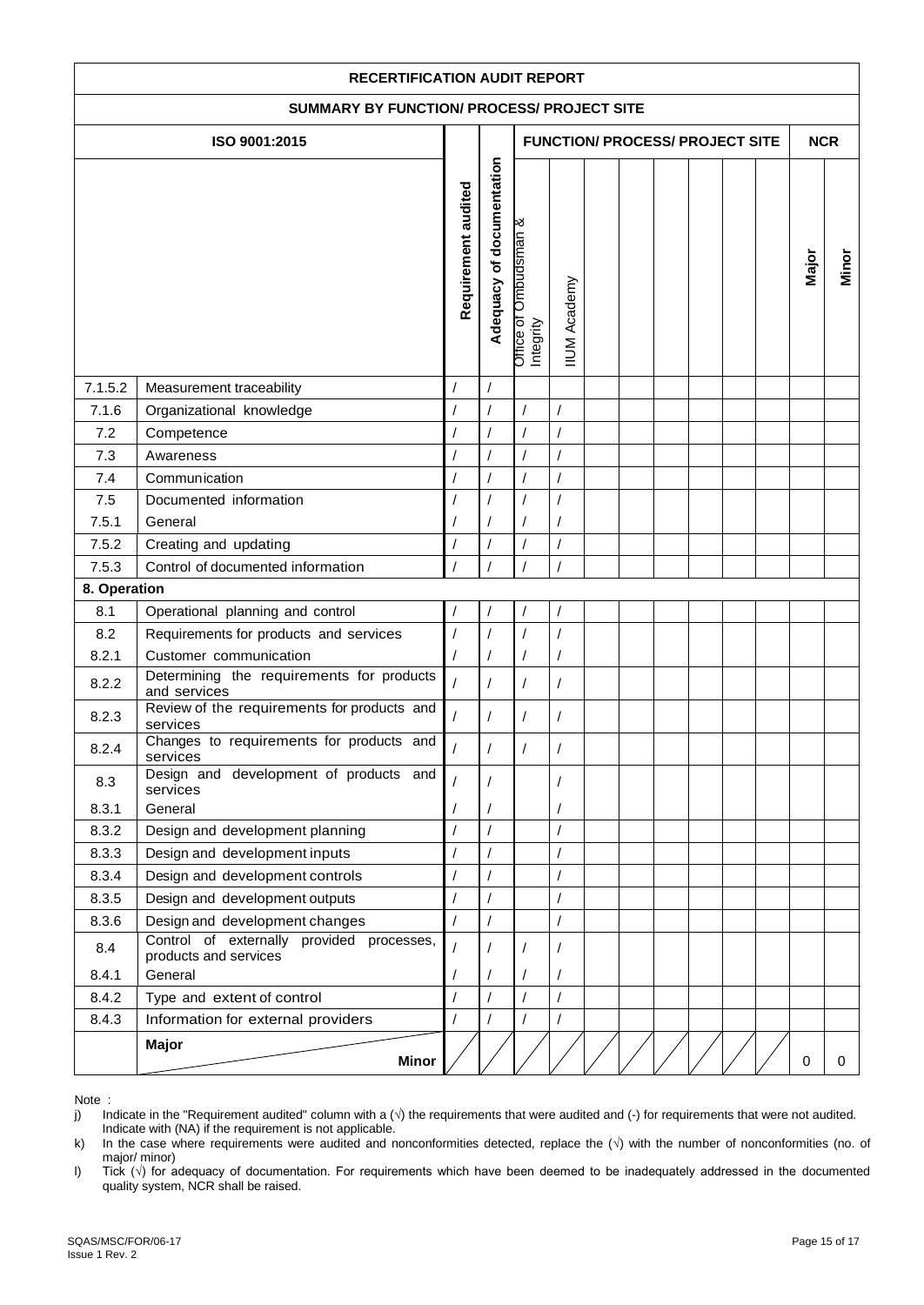| <b>RECERTIFICATION AUDIT REPORT</b>        |                                                                                |                              |                                        |                                                  |                      |  |  |  |  |            |             |       |
|--------------------------------------------|--------------------------------------------------------------------------------|------------------------------|----------------------------------------|--------------------------------------------------|----------------------|--|--|--|--|------------|-------------|-------|
| SUMMARY BY FUNCTION/ PROCESS/ PROJECT SITE |                                                                                |                              |                                        |                                                  |                      |  |  |  |  |            |             |       |
|                                            | ISO 9001:2015                                                                  |                              | <b>FUNCTION/ PROCESS/ PROJECT SITE</b> |                                                  |                      |  |  |  |  | <b>NCR</b> |             |       |
|                                            |                                                                                | Requirement audited          | Adequacy of documentation              | <b>Dmbudsman &amp;</b><br>Office of<br>Integrity | <b>IIUM Academy</b>  |  |  |  |  |            | Major       | Minor |
| 8.5                                        | Production and service provision                                               | $\sqrt{ }$                   | $\sqrt{2}$                             |                                                  |                      |  |  |  |  |            |             |       |
| 8.5.1<br>8.5.2                             | Control of production and service provision<br>Identification and traceability | $\sqrt{2}$<br>$\overline{1}$ | $\prime$<br>$\overline{1}$             | $\overline{1}$                                   | $\overline{1}$       |  |  |  |  |            |             |       |
| 8.5.3                                      | Property<br>belonging<br>to<br>customers<br>or<br>external providers           | $\prime$                     | $\overline{1}$                         | $\overline{1}$                                   |                      |  |  |  |  |            |             |       |
| 8.5.4                                      | Preservation                                                                   | $\sqrt{2}$                   | $\sqrt{2}$                             | $\overline{1}$                                   | $\overline{I}$       |  |  |  |  |            |             |       |
| 8.5.5                                      | Post-delivery activities                                                       |                              | $\prime$                               |                                                  | /                    |  |  |  |  |            |             |       |
| 8.5.6                                      | Control of changes                                                             | $\sqrt{2}$                   | $\overline{1}$                         | $\overline{1}$                                   | $\sqrt{2}$           |  |  |  |  |            |             |       |
| 8.6                                        | Release of products and services                                               | $\sqrt{2}$                   | $\sqrt{2}$                             |                                                  | $\prime$             |  |  |  |  |            |             |       |
| 8.7                                        | Control of nonconforming outputs                                               | $\prime$                     | $\prime$                               |                                                  | $\prime$             |  |  |  |  |            |             |       |
|                                            | 9. Performance evaluation                                                      |                              |                                        |                                                  |                      |  |  |  |  |            |             |       |
| 9.1<br>9.1.1                               | Monitoring,<br>analysis and<br>measurement,<br>evaluation<br>General           |                              |                                        |                                                  | $\sqrt{2}$           |  |  |  |  |            |             |       |
| 9.1.2                                      | <b>Customer satisfaction</b>                                                   | $\prime$                     | $\sqrt{2}$                             | $\sqrt{2}$                                       | $\sqrt{2}$           |  |  |  |  |            |             |       |
| 9.1.3                                      | Analysis and evaluation                                                        | $\sqrt{2}$                   | $\sqrt{2}$                             |                                                  | $\sqrt{2}$           |  |  |  |  |            |             |       |
| 9.2                                        | Internal audit                                                                 | $\prime$                     | $\sqrt{2}$                             |                                                  |                      |  |  |  |  |            |             |       |
| 9.3                                        | Management review                                                              | $\prime$                     | $\sqrt{\phantom{a}}$                   |                                                  | $\sqrt{\phantom{a}}$ |  |  |  |  |            |             |       |
| 9.3.1                                      | General                                                                        |                              |                                        |                                                  |                      |  |  |  |  |            |             |       |
| 9.3.2                                      | Management review inputs                                                       | $\sqrt{2}$                   | $\prime$                               | $\prime$                                         | $\prime$             |  |  |  |  |            |             |       |
| 9.3.3                                      | Management review outputs                                                      | $\sqrt{ }$                   | $\prime$                               |                                                  |                      |  |  |  |  |            |             |       |
|                                            | 10. Improvement                                                                |                              |                                        |                                                  |                      |  |  |  |  |            |             |       |
| 10.1                                       | General                                                                        | $\prime$                     | $\prime$                               |                                                  | $\prime$             |  |  |  |  |            |             |       |
| 10.2                                       | Nonconformity and corrective action                                            | $\overline{1}$               | $\overline{1}$                         |                                                  |                      |  |  |  |  |            |             |       |
| 10.3                                       | Continual improvement                                                          | $\prime$                     |                                        |                                                  | $\prime$             |  |  |  |  |            |             |       |
|                                            | <b>Other Certification Requirements</b>                                        |                              |                                        |                                                  |                      |  |  |  |  |            |             |       |
| 1.                                         | Use of marks/ certificate                                                      | $\prime$                     |                                        |                                                  |                      |  |  |  |  |            |             |       |
|                                            | <b>Major</b><br><b>Minor</b>                                                   |                              |                                        |                                                  |                      |  |  |  |  |            | $\mathbf 0$ | 0     |

Note :<br>j) In Indicate in the "Requirement audited" column with a  $(\sqrt{ } )$  the requirements that were audited and  $($ - $)$  for requirements that were not audited. Indicate with (NA) if the requirement is not applicable.

k) In the case where requirements were audited and nonconformities detected, replace the (√) with the number of nonconformities (no. of major/ minor)

l) Tick (√) for adequacy of documentation. For requirements which have been deemed to be inadequately addressed in the documented quality system, NCR shall be raised.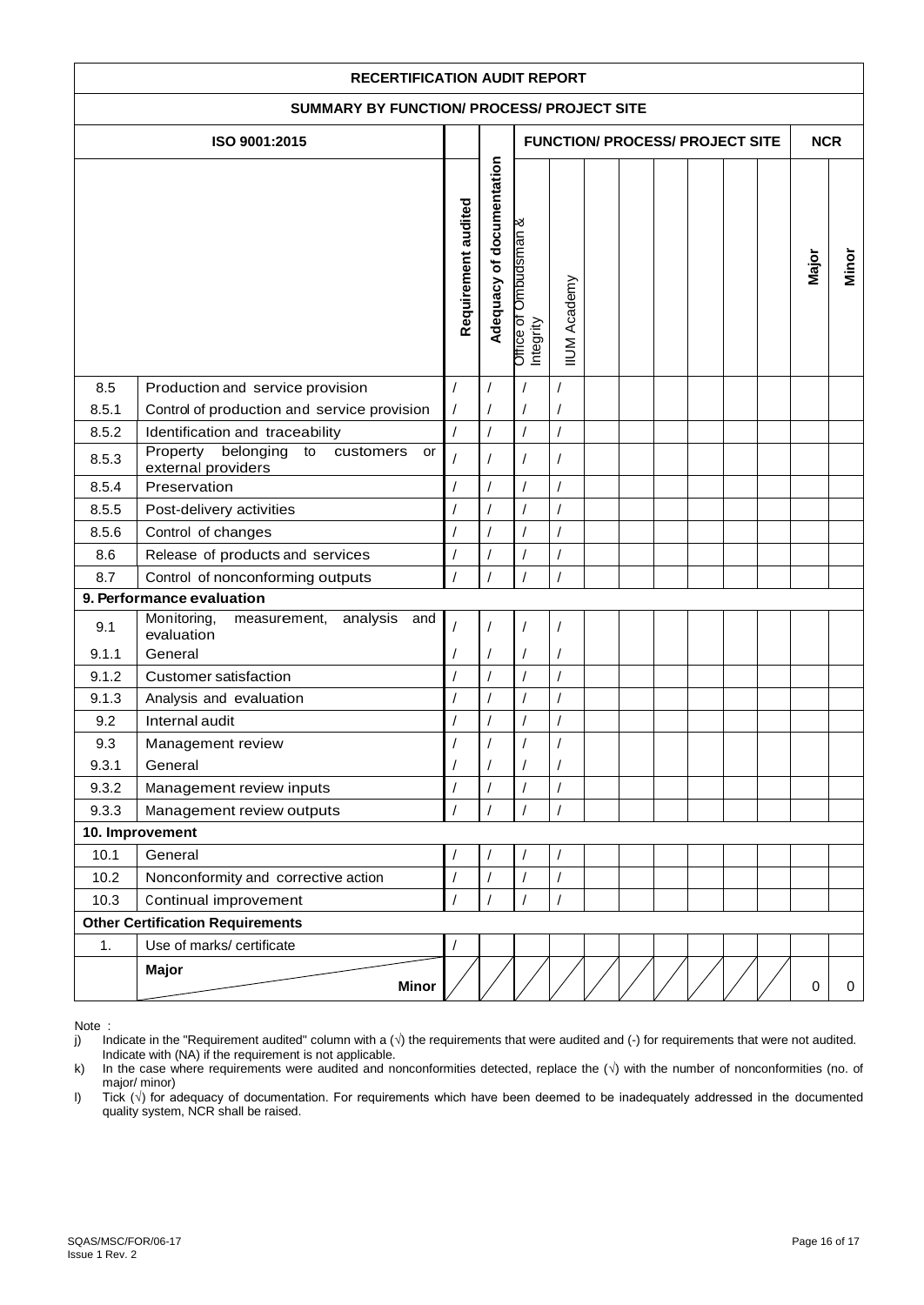## **APPENDIX 1 : VERIFICATION OF PREVIOUSLY RAISED NONCONFORMITY REPORTS:**

## **File No. :** 20190103598

| No. | <b>NCR Reference</b><br>No. | Evidence sighted for the implementation of<br>the corrective action | <b>Effectiveness of</b><br>corrective<br>action<br>(Y/N) | <b>Remarks</b> |
|-----|-----------------------------|---------------------------------------------------------------------|----------------------------------------------------------|----------------|
|     |                             | NO NCR                                                              |                                                          |                |
|     |                             |                                                                     |                                                          |                |

#### **Note:**

**If the corrective action has not been effectively implemented, a new NCR shall be reissued and indicate in the "Remarks" column.** 

Auditor Name: Hanida Ghazali data da ana ana amin'ny fivondronan-kaominin'i Date: 26.11.2021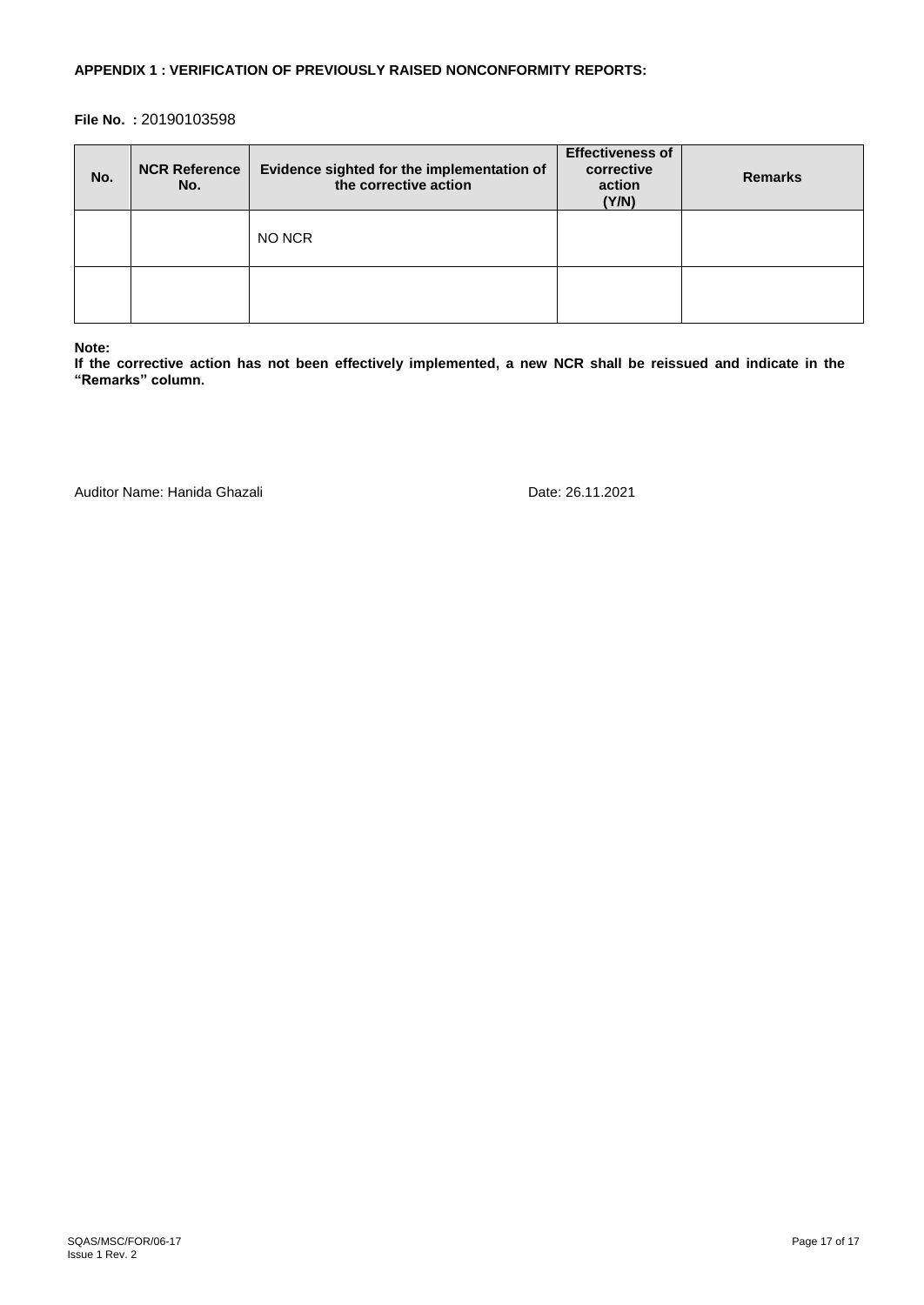## **File Ref :**

20190103598



| <b>OPPORTUNITIES FOR IMPROVEMENT</b>     |                                                                                                                                                                                                                                                                                                                                                                                                                                                                                                                                                                 |                                    |  |  |  |  |
|------------------------------------------|-----------------------------------------------------------------------------------------------------------------------------------------------------------------------------------------------------------------------------------------------------------------------------------------------------------------------------------------------------------------------------------------------------------------------------------------------------------------------------------------------------------------------------------------------------------------|------------------------------------|--|--|--|--|
| Clause                                   | <b>Details</b>                                                                                                                                                                                                                                                                                                                                                                                                                                                                                                                                                  | <b>Comments on action</b><br>taken |  |  |  |  |
|                                          | <b>7.5 Documented Information</b>                                                                                                                                                                                                                                                                                                                                                                                                                                                                                                                               |                                    |  |  |  |  |
| 7.5 Documented<br>Information            | 7.5.2 Creating and updating<br>i. The current procedure for handling complaints could be further<br>reviewed and improved to ensure all departments/entity from various<br>campuses to provide input on statistics and status of complaints to<br>OCAP for purpose of reporting to Management Review meetings<br>(university wide). However, the respective department are to handle the<br>complaints according to procedure and maintain detail records of the<br>complaints, using the stipulated complaint form, at their respective<br>departments/entity. |                                    |  |  |  |  |
|                                          | 7.5.3 Control of Documented Information                                                                                                                                                                                                                                                                                                                                                                                                                                                                                                                         |                                    |  |  |  |  |
|                                          | ii. Control of usage of obsoleted forms could be further enhanced.<br>Example: Complaint form.                                                                                                                                                                                                                                                                                                                                                                                                                                                                  |                                    |  |  |  |  |
| 8.5.2 Identification<br>and Traceability | 8.5.2 Identification and Traceability<br>Consideration to provide a identification/reference number for every<br>complaints / inquiries /suggestion for purpose of identification and<br>traceability.                                                                                                                                                                                                                                                                                                                                                          |                                    |  |  |  |  |

Auditor : Liew Yuen Chun (Evelyn)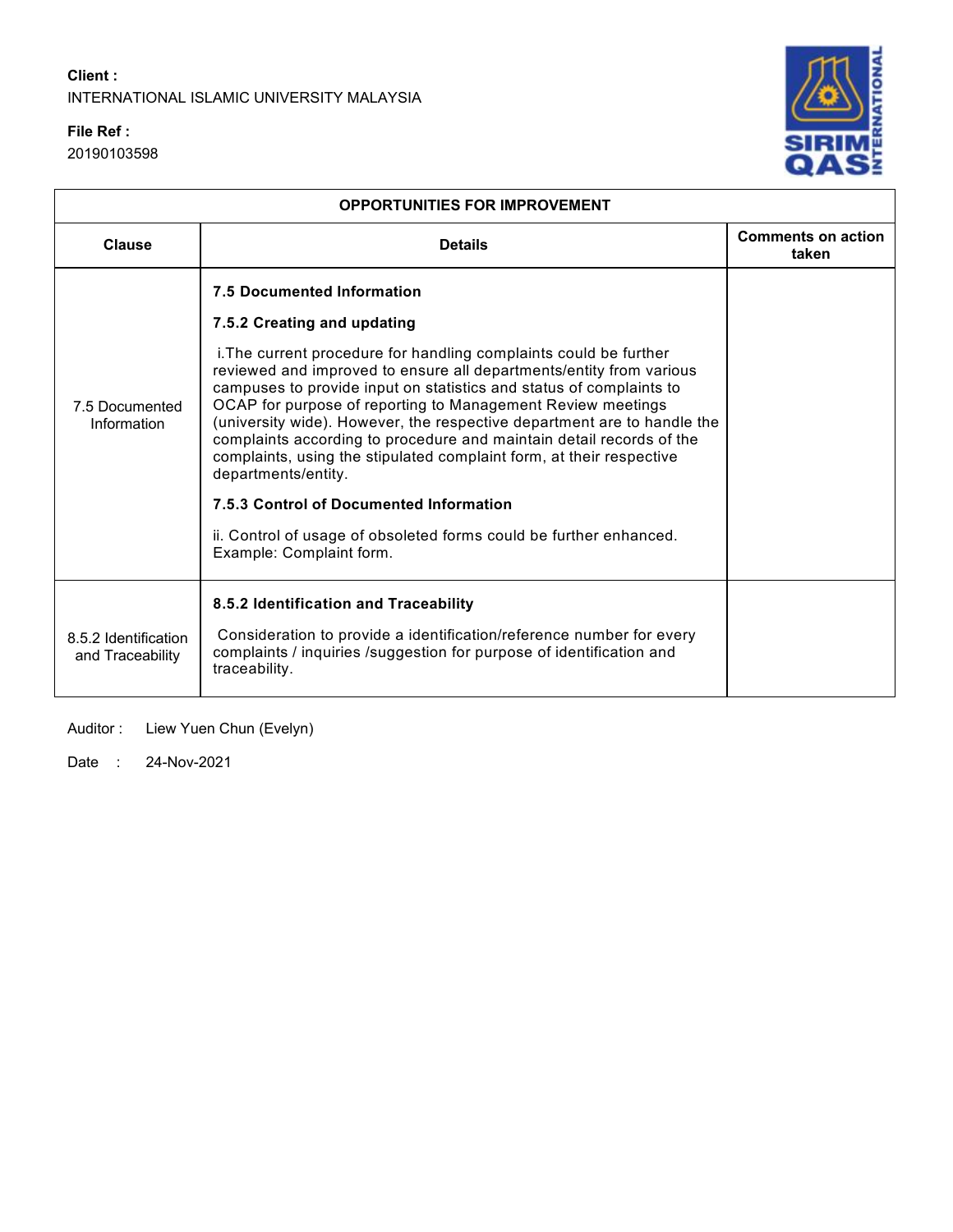## **File Ref :**

20190103598



| <b>OPPORTUNITIES FOR IMPROVEMENT</b> |                                                                                                                                                                            |                                    |  |  |  |  |
|--------------------------------------|----------------------------------------------------------------------------------------------------------------------------------------------------------------------------|------------------------------------|--|--|--|--|
| <b>Clause</b>                        | <b>Details</b>                                                                                                                                                             | <b>Comments on action</b><br>taken |  |  |  |  |
|                                      | Review of the requirements for products and services                                                                                                                       |                                    |  |  |  |  |
| 8.2.3                                | Vehicle Maintenance Unit has developed related procedures for its<br>services. However, the procedure for maintenance the vehicles is yet to<br>be established.<br>(STADD) |                                    |  |  |  |  |
| 7.1.3                                | Infrastructure<br>Most of fire extinguishers in the laboratories and offices has already<br>past the expiry dates (4 August 2021 and 16 July 2021)<br>(CREAM & INOCEM)     |                                    |  |  |  |  |

Auditor : Lt. Kol (B) Abd Lataf Bin Daud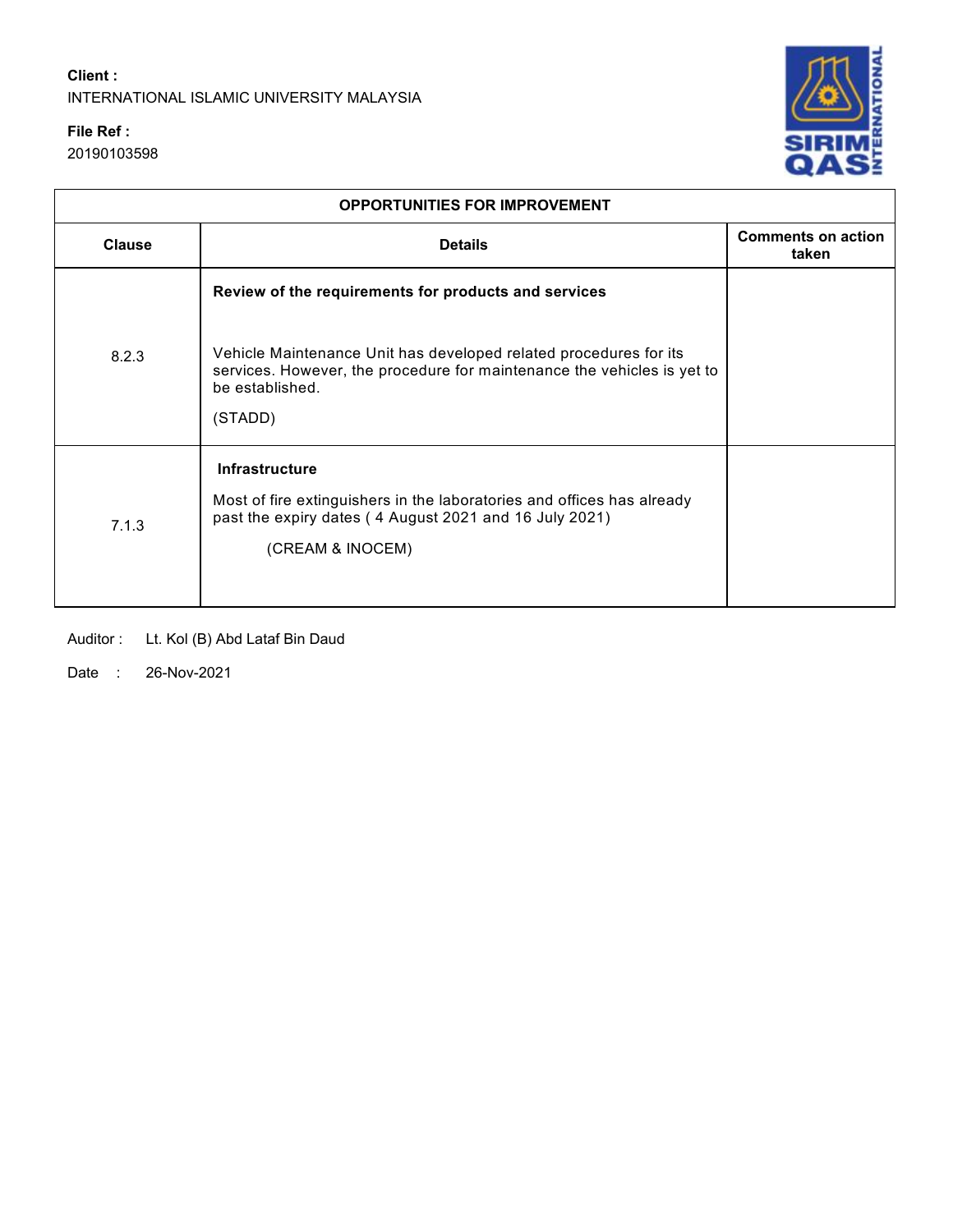## **File Ref :**

20190103598



| <b>OPPORTUNITIES FOR IMPROVEMENT</b> |                                                                                                                                                                                                                                                                                                                                                                                                                                                                                                                                                                                                                                                                                                                                                                                                                                                                                                                                                                                                                                                                                                                                                           |                                    |  |  |  |
|--------------------------------------|-----------------------------------------------------------------------------------------------------------------------------------------------------------------------------------------------------------------------------------------------------------------------------------------------------------------------------------------------------------------------------------------------------------------------------------------------------------------------------------------------------------------------------------------------------------------------------------------------------------------------------------------------------------------------------------------------------------------------------------------------------------------------------------------------------------------------------------------------------------------------------------------------------------------------------------------------------------------------------------------------------------------------------------------------------------------------------------------------------------------------------------------------------------|------------------------------------|--|--|--|
| <b>Clause</b>                        | <b>Details</b>                                                                                                                                                                                                                                                                                                                                                                                                                                                                                                                                                                                                                                                                                                                                                                                                                                                                                                                                                                                                                                                                                                                                            | <b>Comments on action</b><br>taken |  |  |  |
| 8.5.1                                | Control of production and service provision<br>The implementation of TnL process that has been conducted is<br>1.<br>very satisfactory, however based on the audit sample, it was found that<br>the detailing of the evaluation criteria for scoring students' continuous<br>assessment were not clear in order to facilitate the evaluation to be<br>conducted better and consistently. In addition the scoring rubric also<br>could not be proven. - KOS & KENMS<br>The audit found that IIUM has created a course outline that<br>$\mathcal{P}$<br>contains information on the course learning outcomes (CLO). Sighted of<br>audit, CLO mapping with bloom's taxonomy are not match when<br>compared with the assessment method specified for the course.- KOS &<br><b>KENMS</b><br>3.<br>Sighted of audit, the kulliyyah has implemented a vetting process<br>for the final evaluation, but there is no evidence show the correction has<br>been made by lecturers.<br>The reference books available on the course outline need to be<br>4 <sup>1</sup><br>improved by using the latest and appropriate reference books. $-$ KOS $\&$<br><b>KENMS</b> |                                    |  |  |  |

## Auditor : SITI ROSHAIZA BINTI ALI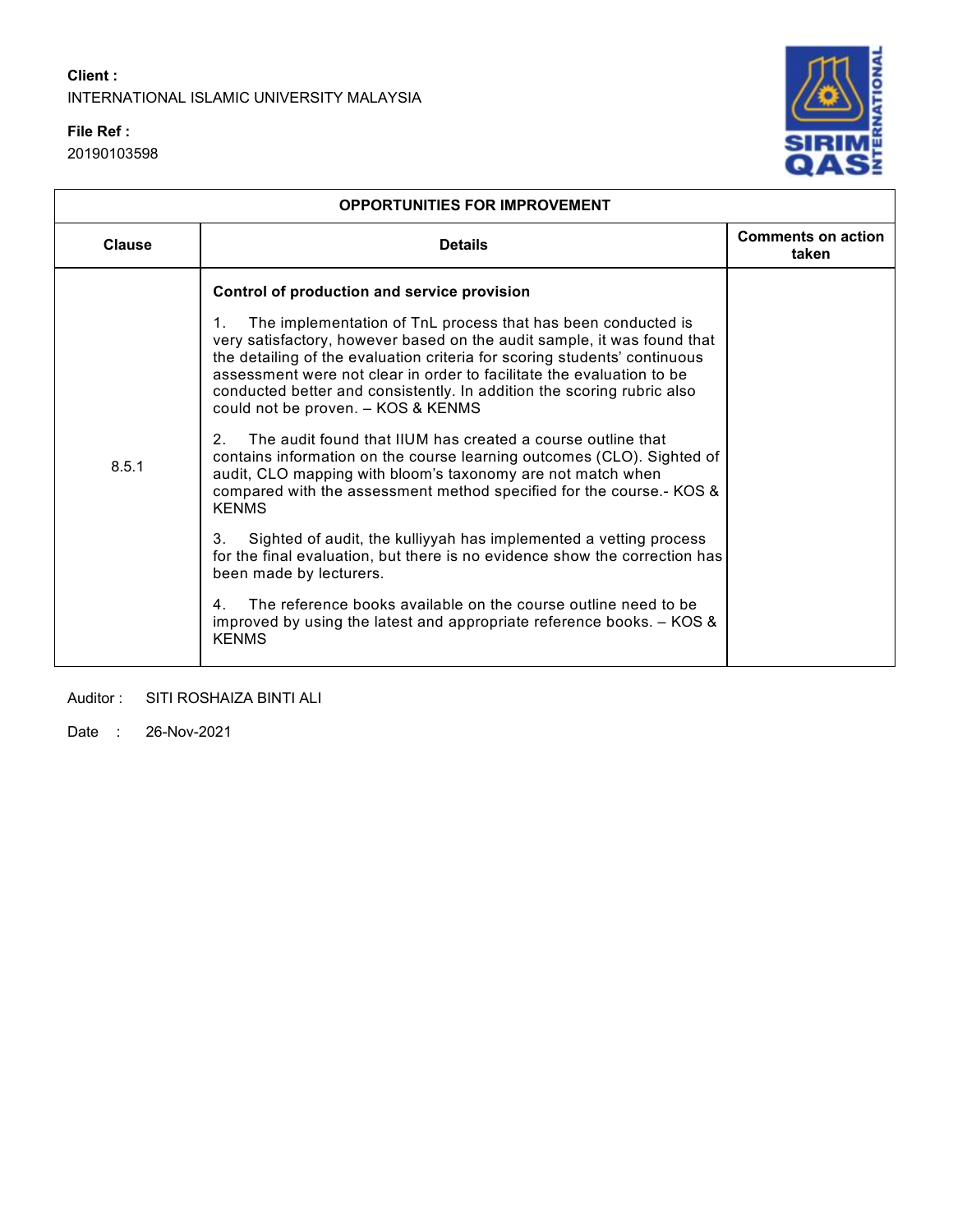## **File Ref :**

20190103598



| <b>OPPORTUNITIES FOR IMPROVEMENT</b> |                                                                                                                                                                                                                                               |                                    |  |  |  |  |
|--------------------------------------|-----------------------------------------------------------------------------------------------------------------------------------------------------------------------------------------------------------------------------------------------|------------------------------------|--|--|--|--|
| <b>Clause</b>                        | <b>Details</b>                                                                                                                                                                                                                                | <b>Comments on action</b><br>taken |  |  |  |  |
|                                      | <b>Control of Production and Service Provision</b>                                                                                                                                                                                            |                                    |  |  |  |  |
|                                      | <b>KICT</b>                                                                                                                                                                                                                                   |                                    |  |  |  |  |
| 8.5.1                                | 1. Course code of subjects could be updated accordingly, cited different<br>versions of course outline during the audit. Example: KICT - Course<br>outline - INFO 1103/INFO 1303, CBIA 6101/CBIA 7101                                         |                                    |  |  |  |  |
|                                      | 2. Final examination vetting process could be further extended to the<br>postgraduate programs with coursework mode to ensure that the final<br>questions prepared are verified and approved accordingly. Example:<br><b>MBIA - CBIA 7101</b> |                                    |  |  |  |  |
|                                      | Analysis and evaluation                                                                                                                                                                                                                       |                                    |  |  |  |  |
|                                      | <b>KICT</b>                                                                                                                                                                                                                                   |                                    |  |  |  |  |
| 9.1.3                                | The organization has yet to determind the mechanism to<br>retrieve Student feedback survey report (SFS) for Postgraduate<br>programs with coursework mode. Example: MPSM, MLIS, MBIA                                                          |                                    |  |  |  |  |

Auditor : Parimala Devi Ganesan